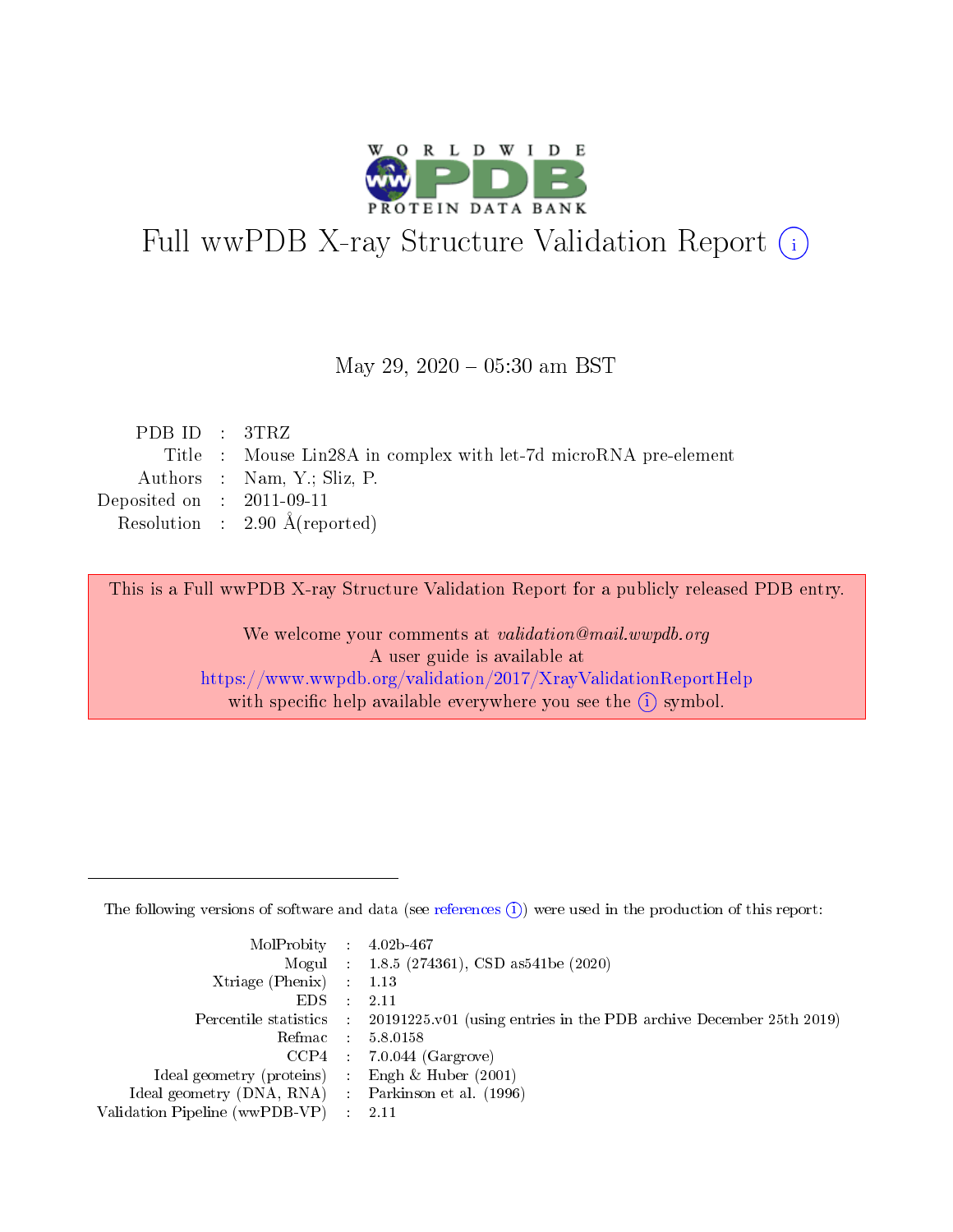## 1 [O](https://www.wwpdb.org/validation/2017/XrayValidationReportHelp#overall_quality)verall quality at a glance  $(i)$

The following experimental techniques were used to determine the structure: X-RAY DIFFRACTION

The reported resolution of this entry is 2.90 Å.

Percentile scores (ranging between 0-100) for global validation metrics of the entry are shown in the following graphic. The table shows the number of entries on which the scores are based.



| Metric                | Whole archive        | <b>Similar resolution</b>                                 |
|-----------------------|----------------------|-----------------------------------------------------------|
|                       | $(\#\text{Entries})$ | $(\#\text{Entries}, \text{resolution range}(\text{\AA}))$ |
| $R_{free}$            | 130704               | $1957(2.90-2.90)$                                         |
| Clashscore            | 141614               | $2172(2.90-2.90)$                                         |
| Ramachandran outliers | 138981               | $2115(2.90-2.90)$                                         |
| Sidechain outliers    | 138945               | $2117(2.90-2.90)$                                         |
| RSRZ outliers         | 127900               | $1906(2.90-2.90)$                                         |
| RNA backbone          | 3102                 | $1007(3.16-2.64)$                                         |

The table below summarises the geometric issues observed across the polymeric chains and their fit to the electron density. The red, orange, yellow and green segments on the lower bar indicate the fraction of residues that contain outliers for  $>=3, 2, 1$  and 0 types of geometric quality criteria respectively. A grey segment represents the fraction of residues that are not modelled. The numeric value for each fraction is indicated below the corresponding segment, with a dot representing fractions  $\epsilon = 5\%$  The upper red bar (where present) indicates the fraction of residues that have poor fit to the electron density. The numeric value is given above the bar.

| Mol | Chain  | Length | Quality of chain |         |           |     |  |  |
|-----|--------|--------|------------------|---------|-----------|-----|--|--|
|     | А      | 148    | 3%<br>74%        | 11%     | ٠         | 12% |  |  |
|     | B      | 148    | 6%<br>74%        | 12%     | ٠         | 12% |  |  |
|     | $\cap$ | 148    | 3%<br>78%        | 9%      | $\bullet$ | 12% |  |  |
|     |        | 148    | 4%<br>80%        | $6\%$ . |           | 12% |  |  |

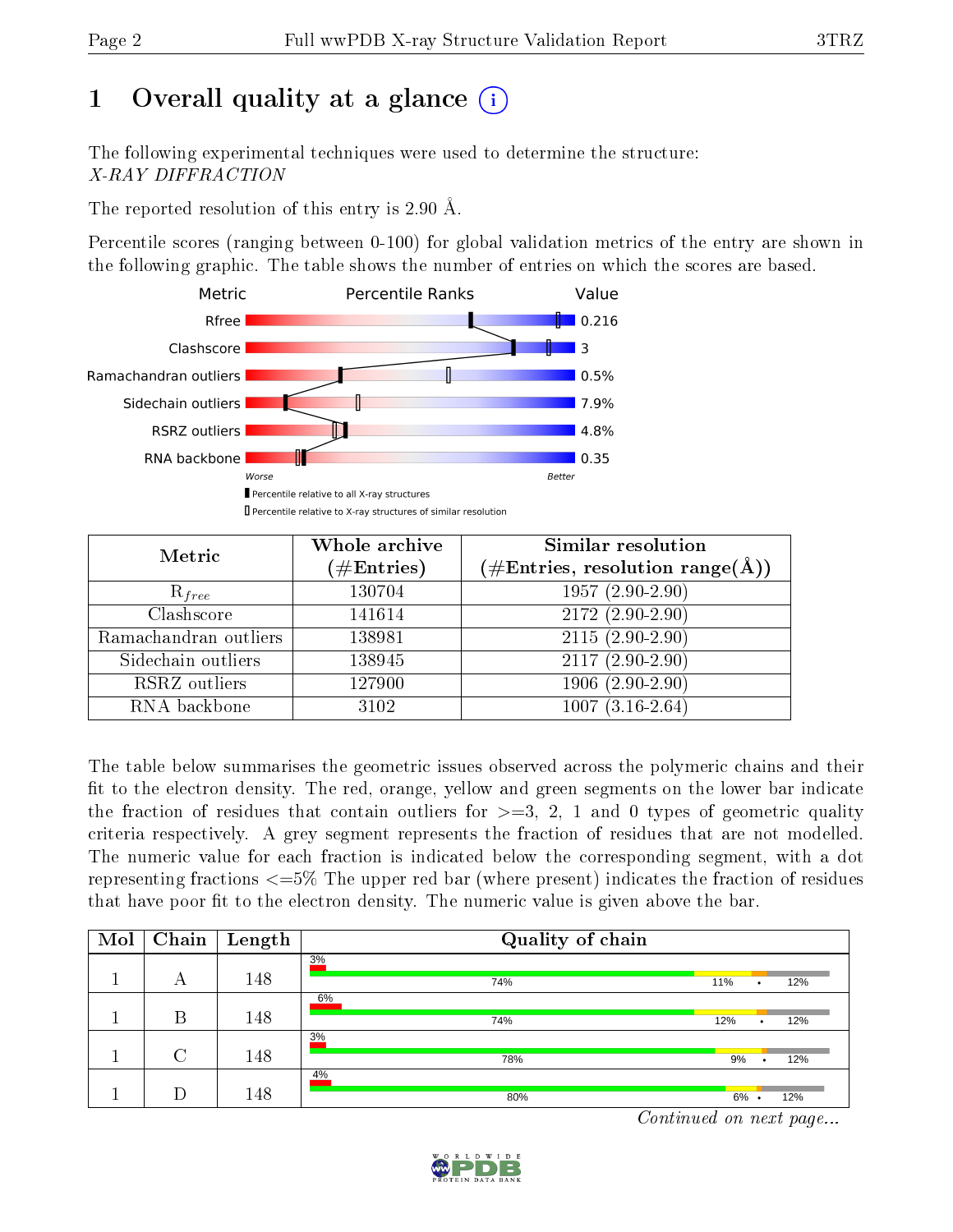| Mol            | $\overline{\text{Chain}}$ | $\sim$<br>Length |              | Quality of chain |                  |
|----------------|---------------------------|------------------|--------------|------------------|------------------|
| 1<br>T         | E                         | 148              | $6\%$<br>74% | 11%              | 12%<br>$\bullet$ |
| T              | $\mathbf{F}$              | 148              | 5%<br>78%    | 9%               | 12%<br>$\bullet$ |
| $\overline{2}$ | U                         | 21               | 29%          | 62%              | 10%              |
| $\overline{2}$ | $\rm V$                   | 21               | 5%<br>43%    | 52%              | 5%               |
| $\overline{2}$ | W                         | 21               | 5%<br>48%    | 48%              | 5%               |
| $\overline{2}$ | X                         | $21\,$           | 5%<br>48%    | 43%              | 10%              |
| $\overline{2}$ | Y                         | 21               | 5%<br>43%    | 48%              | 5% 5%            |
| $\overline{2}$ | Z                         | 21               | 38%          | 48%              | 14%              |

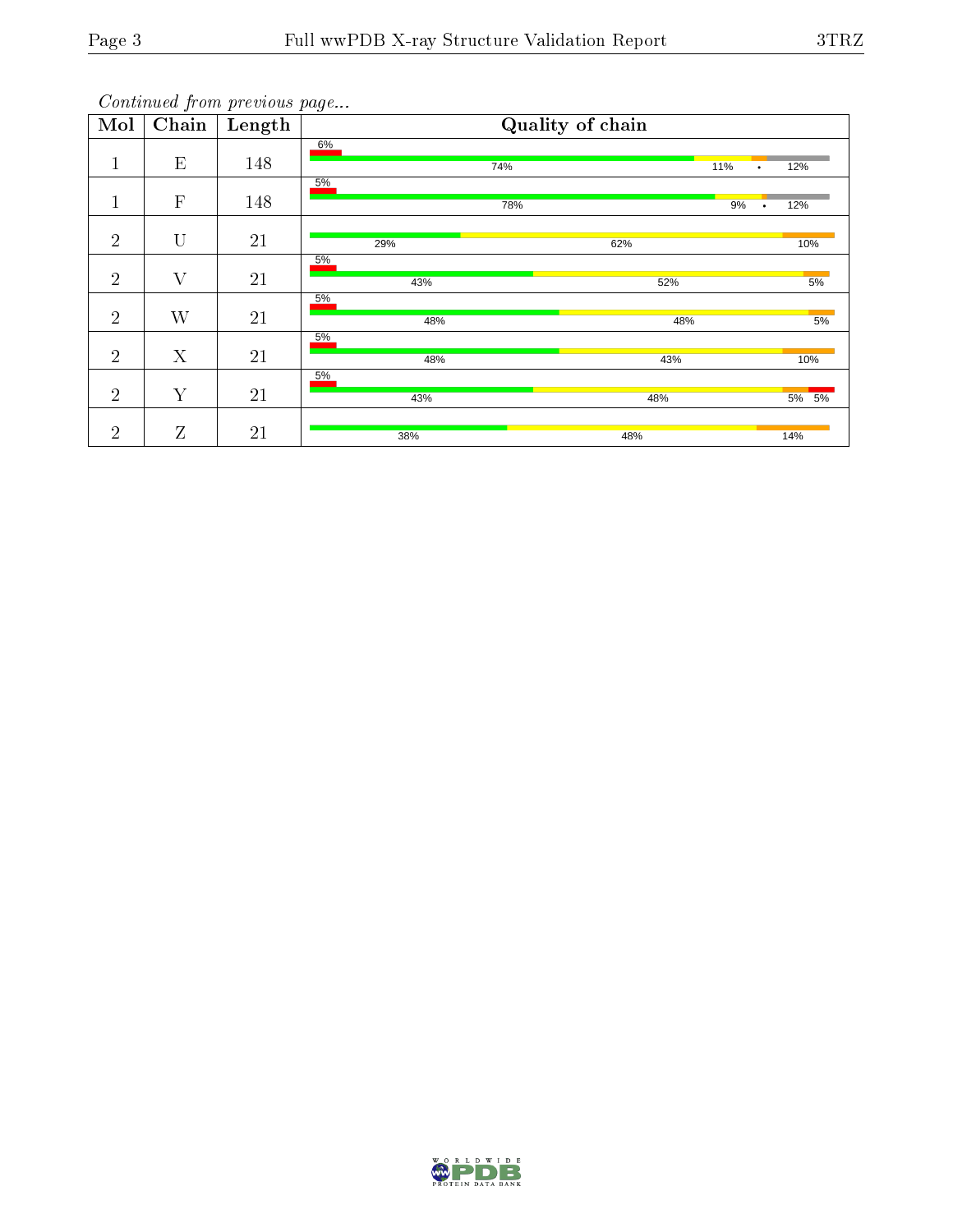## 2 Entry composition (i)

There are 3 unique types of molecules in this entry. The entry contains 8694 atoms, of which 0 are hydrogens and 0 are deuteriums.

In the tables below, the ZeroOcc column contains the number of atoms modelled with zero occupancy, the AltConf column contains the number of residues with at least one atom in alternate conformation and the Trace column contains the number of residues modelled with at most 2 atoms.

| Mol | Chain       | Residues |       |               | Atoms |                  |    | ZeroOcc          | $\operatorname{AltConf}$ | <b>Trace</b>   |  |
|-----|-------------|----------|-------|---------------|-------|------------------|----|------------------|--------------------------|----------------|--|
|     | А           | 130      | Total | C             | Ν     | Ω                | S  | $\overline{0}$   | 0                        | $\theta$       |  |
|     |             |          | 994   | 631           | 179   | 172              | 12 |                  |                          |                |  |
|     | B           | 130      | Total | $\Gamma$      | Ν     | $\left( \right)$ | S  | $\overline{0}$   | 0                        | $\Omega$       |  |
|     |             |          | 994   | 631           | 179   | 172              | 12 |                  |                          |                |  |
|     | $\rm C$     | 130      | Total | $\Gamma$      | Ν     | $\left( \right)$ | S  | $\boldsymbol{0}$ | $\overline{0}$           | $\overline{0}$ |  |
|     |             |          | 994   | 631           | 179   | 172              | 12 |                  |                          |                |  |
|     | D           | 130      | Total | $\mathcal{C}$ | N     | $\left($         | S  | $\overline{0}$   | 0                        |                |  |
|     |             |          | 994   | 631           | 179   | 172              | 12 |                  |                          | $\theta$       |  |
|     | E           | 130      | Total | $\bigcap$     | Ν     | $\left( \right)$ | S  | $\overline{0}$   | 0                        | $\Omega$       |  |
|     |             |          | 994   | 631           | 179   | 172              | 12 |                  |                          |                |  |
|     | $\mathbf F$ |          | Total | $\Gamma$      | N     | $\Omega$         | S  |                  |                          |                |  |
|     |             | 130      | 994   | 631           | 179   | 172              | 12 | $\overline{0}$   | 0                        | $\Omega$       |  |

Molecule 1 is a protein called Protein lin-28 homolog A.

There are 54 discrepancies between the modelled and reference sequences:

| Chain            | Residue               | Modelled | Actual     | Comment         | Reference  |
|------------------|-----------------------|----------|------------|-----------------|------------|
| А                | 7                     |          | <b>LYS</b> | <b>DELETION</b> | UNP Q8K3Y3 |
| $\boldsymbol{A}$ | ?                     |          | <b>ASN</b> | <b>DELETION</b> | UNP Q8K3Y3 |
| А                | 7                     |          | MET        | <b>DELETION</b> | UNP Q8K3Y3 |
| A                | ?                     |          | GLN        | <b>DELETION</b> | UNP Q8K3Y3 |
| А                | 7                     |          | <b>LYS</b> | <b>DELETION</b> | UNP Q8K3Y3 |
| А                | ?                     |          | ARG        | <b>DELETION</b> | UNP Q8K3Y3 |
| А                | ?                     |          | ARG        | <b>DELETION</b> | UNP Q8K3Y3 |
| А                | $\boldsymbol{\gamma}$ |          | <b>SER</b> | <b>DELETION</b> | UNP Q8K3Y3 |
| А                | ?                     |          | <b>LYS</b> | <b>DELETION</b> | UNP Q8K3Y3 |
| B                | $\mathcal{P}$         |          | <b>LYS</b> | <b>DELETION</b> | UNP Q8K3Y3 |
| B                | $\mathcal{P}$         |          | <b>ASN</b> | <b>DELETION</b> | UNP Q8K3Y3 |
| B                | 7                     |          | MET        | <b>DELETION</b> | UNP Q8K3Y3 |
| B                | $\mathcal{P}$         |          | <b>GLN</b> | <b>DELETION</b> | UNP Q8K3Y3 |
| B                | ?                     |          | <b>LYS</b> | <b>DELETION</b> | UNP Q8K3Y3 |
| B                | ?                     |          | ARG        | <b>DELETION</b> | UNP Q8K3Y3 |
| B                | ?                     |          | $\rm{ARG}$ | <b>DELETION</b> | UNP Q8K3Y3 |
| B                | ?                     |          | <b>SER</b> | <b>DELETION</b> | UNP Q8K3Y3 |

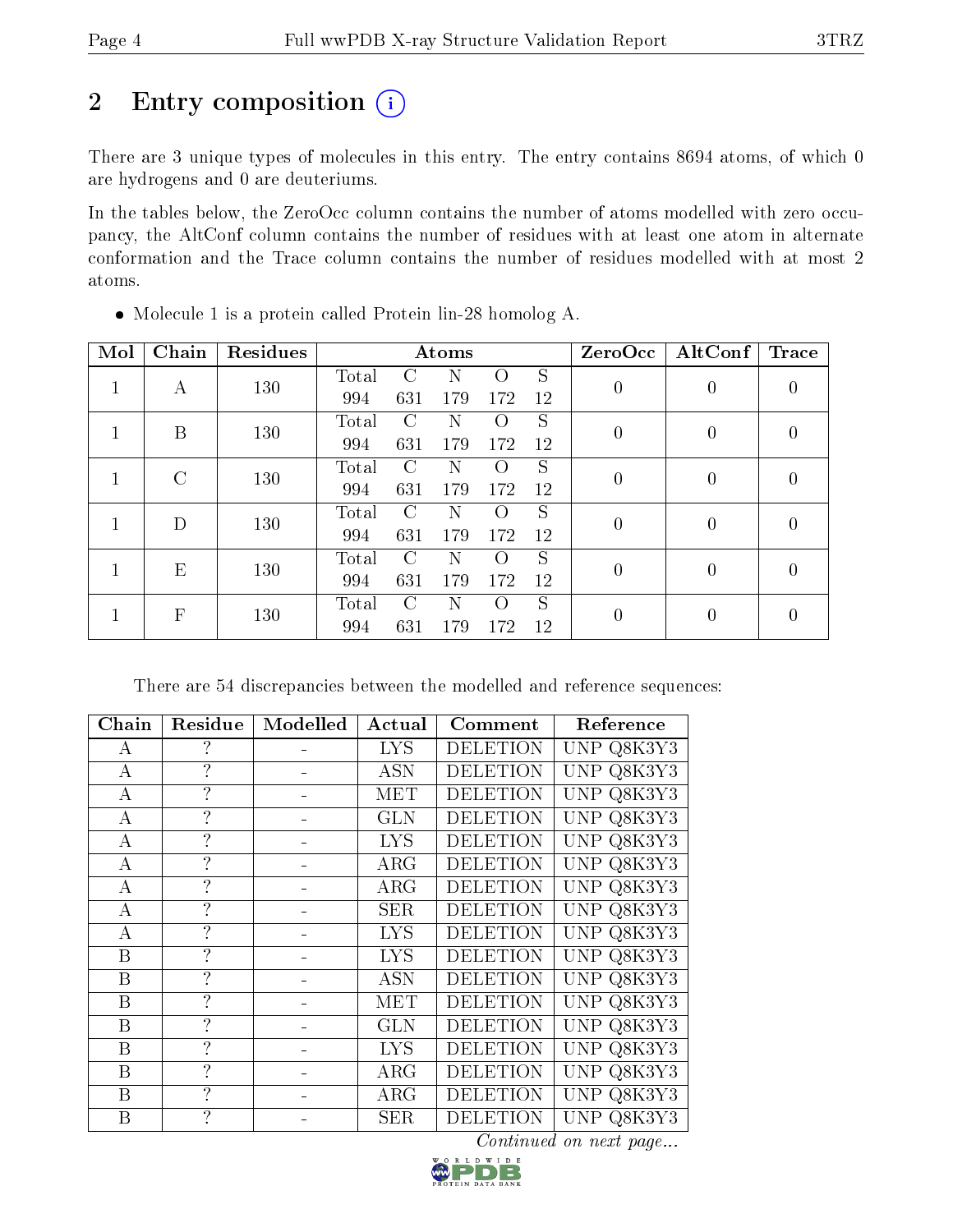| Chain                   | Residue            | Modelled | Actual                  | Comment         | Reference                             |
|-------------------------|--------------------|----------|-------------------------|-----------------|---------------------------------------|
| $\, {\bf B}$            | $\overline{?}$     |          | <b>LYS</b>              | <b>DELETION</b> | UNP Q8K3Y3                            |
| $\overline{\rm C}$      | $\overline{?}$     |          | <b>LYS</b>              | <b>DELETION</b> | UNP Q8K3Y3                            |
| $\overline{\rm C}$      | $\overline{?}$     |          | <b>ASN</b>              | <b>DELETION</b> | UNP Q8K3Y3                            |
| $\mathcal{C}$           | $\overline{\cdot}$ |          | MET                     | <b>DELETION</b> | UNP Q8K3Y3                            |
| $\overline{\rm C}$      | $\overline{?}$     | -        | GLN                     | <b>DELETION</b> | UNP Q8K3Y3                            |
| $\mathcal{C}$           | $\overline{?}$     | -        | <b>LYS</b>              | <b>DELETION</b> | UNP $Q8K3\overline{Y3}$               |
| $\overline{\rm C}$      | $\overline{?}$     | -        | $\rm{ARG}$              | <b>DELETION</b> | UNP Q8K3Y3                            |
| $\overline{C}$          | $\overline{?}$     | -        | $\overline{\rm{ARG}}$   | <b>DELETION</b> | UNP Q8K3Y3                            |
| $\mathcal{C}$           | $\overline{?}$     | -        | <b>SER</b>              | <b>DELETION</b> | UNP Q8K3Y3                            |
| $\overline{\rm C}$      | $\overline{?}$     |          | <b>LYS</b>              | <b>DELETION</b> | UNP Q8K3Y3                            |
| D                       | $\overline{?}$     |          | <b>LYS</b>              | <b>DELETION</b> | UNP Q8K3Y3                            |
| $\mathbf D$             | ?                  | -        | <b>ASN</b>              | <b>DELETION</b> | UNP Q8K3Y3                            |
| $\overline{D}$          | $\overline{\cdot}$ |          | MET                     | <b>DELETION</b> | UNP Q8K3Y3                            |
| $\mathbf D$             | $\ddot{.}$         | -        | <b>GLN</b>              | <b>DELETION</b> | UNP Q8K3Y3                            |
| $\overline{\mathrm{D}}$ | $\overline{?}$     |          | $\overline{\text{LYS}}$ | <b>DELETION</b> | UNP Q8K3Y3                            |
| $\mathbf D$             | $\overline{?}$     | -        | $\rm{ARG}$              | <b>DELETION</b> | UNP Q8K3Y3                            |
| $\overline{\rm D}$      | $\overline{?}$     |          | $\overline{\rm{ARG}}$   | <b>DELETION</b> | UNP Q8K3Y3                            |
| ${\rm D}$               | $\ddot{?}$         | -        | <b>SER</b>              | <b>DELETION</b> | UNP Q8K3Y3                            |
| D                       | $\ddot{.}$         | -        | $\overline{\text{LYS}}$ | <b>DELETION</b> | UNP Q8K3Y3                            |
| E                       | $\overline{?}$     | -        | <b>LYS</b>              | <b>DELETION</b> | UNP Q8K3Y3                            |
| ${\bf E}$               | $\overline{?}$     |          | <b>ASN</b>              | <b>DELETION</b> | UNP Q8K3Y3                            |
| $\overline{E}$          | $\overline{?}$     |          | <b>MET</b>              | <b>DELETION</b> | UNP Q8K3Y3                            |
| ${\bf E}$               | $\overline{\cdot}$ |          | <b>GLN</b>              | <b>DELETION</b> | UNP Q8K3Y3                            |
| $\overline{\mathrm{E}}$ | $\overline{?}$     | -        | <b>LYS</b>              | <b>DELETION</b> | $\overline{\text{UNP Q8K3}}\text{Y3}$ |
| ${\rm E}$               | $\overline{?}$     | -        | $\rm{ARG}$              | <b>DELETION</b> | UNP Q8K3Y3                            |
| ${\bf E}$               | $\overline{?}$     | $\equiv$ | $\rm{ARG}$              | <b>DELETION</b> | $\overline{\text{UNP Q8K3}}\text{Y3}$ |
| $\mathbf E$             | $\overline{?}$     | ÷        | SER                     | <b>DELETION</b> | UNP Q8K3Y3                            |
| E                       | $\ddot{?}$         | -        | ${\rm LYS}$             | <b>DELETION</b> | UNP Q8K3Y3                            |
| $\overline{F}$          | $\overline{?}$     |          | $\overline{\text{LYS}}$ | <b>DELETION</b> | $UNP$ Q8K3Y3                          |
| F                       | $\overline{\cdot}$ |          | <b>ASN</b>              | <b>DELETION</b> | UNP Q8K3Y3                            |
| $\mathbf F$             | $\overline{?}$     |          | MET                     | <b>DELETION</b> | UNP Q8K3Y3                            |
| $\overline{\mathrm{F}}$ | $\overline{?}$     |          | GLN                     | <b>DELETION</b> | UNP Q8K3Y3                            |
| $\mathbf F$             | $\ddot{?}$         | -        | <b>LYS</b>              | <b>DELETION</b> | UNP Q8K3Y3                            |
| $\mathbf F$             | $\overline{?}$     | -        | $\overline{\rm{ARG}}$   | <b>DELETION</b> | UNP Q8K3Y3                            |
| ${\bf F}$               | $\overline{\cdot}$ | ÷        | $\rm{ARG}$              | <b>DELETION</b> | UNP Q8K3Y3                            |
| ${\bf F}$               | $\overline{?}$     |          | <b>SER</b>              | <b>DELETION</b> | UNP Q8K3Y3                            |
| $\mathbf F$             | $\overline{?}$     | -        | <b>LYS</b>              | <b>DELETION</b> | UNP Q8K3Y3                            |

 Molecule 2 is a RNA chain called RNA (5'-R(\*GP\*GP\*GP\*CP\*AP\*GP\*GP\*GP\*AP\*UP\* UP\*UP\*UP\*GP\*CP\*CP\*CP\*GP\*GP\*AP\*G)-3').

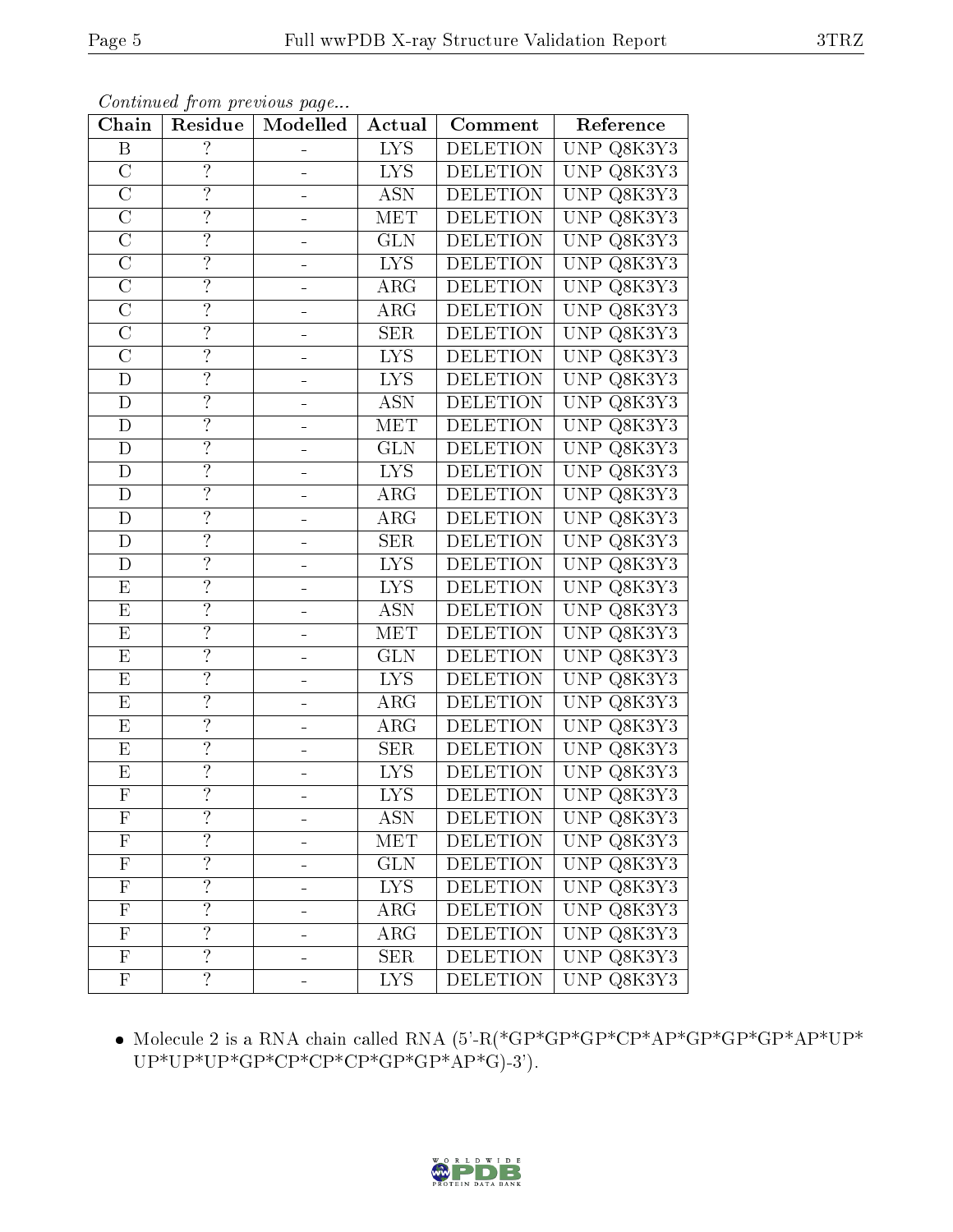| Mol            | Chain        | Residues |       |                        | Atoms |                  |              | ZeroOcc        | $\operatorname{AltConf}$ | <b>Trace</b>     |  |
|----------------|--------------|----------|-------|------------------------|-------|------------------|--------------|----------------|--------------------------|------------------|--|
| $\overline{2}$ | U            | 21       | Total |                        |       | $\left( \right)$ | P            | $\theta$       | 0                        | $\left( \right)$ |  |
|                |              |          | 453   | 202                    | 85    | 146              | 20           |                |                          |                  |  |
| $\overline{2}$ | $\mathbf{V}$ | 21       | Total | $\mathcal{C}$          | N     | $\left( \right)$ | $\mathbf{P}$ | $\overline{0}$ | $\overline{0}$           |                  |  |
|                |              |          | 453   | 202                    | 85    | 146              | 20           |                |                          |                  |  |
| 2              | W            | 21       | Total | $\left( \cdot \right)$ | N     |                  | P            | 0              | $\overline{0}$           | $\left( \right)$ |  |
|                |              |          | 453   | 202                    | 85    | 146              | 20           |                |                          |                  |  |
| $\overline{2}$ | X            | 21       | Total |                        |       |                  | P            | $\Omega$       | $\theta$                 |                  |  |
|                |              |          | 453   | 202                    | 85    | 146              | 20           |                |                          |                  |  |
| 2              | Y            | 21       | Total | $\mathcal{C}$          | N     |                  | $\mathbf{P}$ | $\theta$       | $\overline{0}$           | $\left( \right)$ |  |
|                |              |          | 453   | 202                    | 85    | 146              | 20           |                |                          |                  |  |
| 2              | Z            | 21       | Total | $\mathcal{C}$          | N     | $\left( \right)$ | $\rm P$      | 0              | $\theta$                 |                  |  |
|                |              |          | 453   | 202                    | 85    | 146              | 20           |                |                          |                  |  |

Molecule 3 is ZINC ION (three-letter code: ZN) (formula: Zn).

| Mol |   | Chain   Residues | Atoms                                           | ZeroOcc   AltConf |
|-----|---|------------------|-------------------------------------------------|-------------------|
| 3   |   | $\mathcal{P}$    | Total Zn<br>$\overline{2}$<br>$\overline{2}$    |                   |
| 3   | Ε | $\overline{2}$   | Total<br>Zn<br>$\overline{2}$<br>2              |                   |
| 3   | В | $\overline{2}$   | Total<br>Zn<br>$\overline{2}$<br>$\overline{2}$ |                   |
| 3   |   | $\overline{2}$   | Total<br>Zn<br>$\overline{2}$<br>$\overline{2}$ |                   |
| 3   | А | $\overline{2}$   | Total<br>Zn<br>$\overline{2}$<br>$\overline{2}$ |                   |
| 3   | F | 2                | Total<br>Zn<br>$\overline{2}$<br>2              |                   |

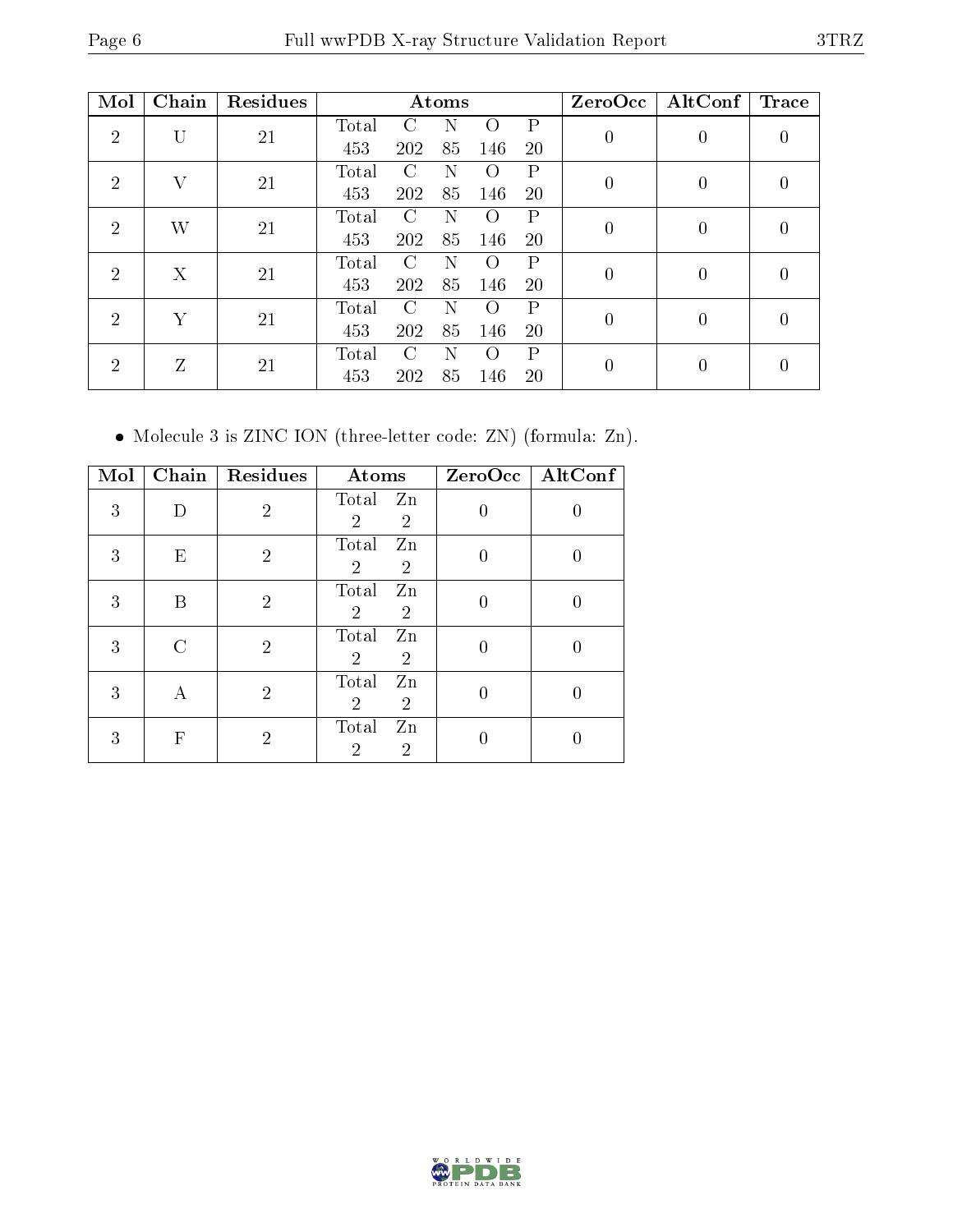GLY

L176

## 3 Residue-property plots  $(i)$

These plots are drawn for all protein, RNA and DNA chains in the entry. The first graphic for a chain summarises the proportions of the various outlier classes displayed in the second graphic. The second graphic shows the sequence view annotated by issues in geometry and electron density. Residues are color-coded according to the number of geometric quality criteria for which they contain at least one outlier: green  $= 0$ , yellow  $= 1$ , orange  $= 2$  and red  $= 3$  or more. A red dot above a residue indicates a poor fit to the electron density (RSRZ  $> 2$ ). Stretches of 2 or more consecutive residues without any outlier are shown as a green connector. Residues present in the sample, but not in the model, are shown in grey.



• Molecule 1: Protein lin-28 homolog A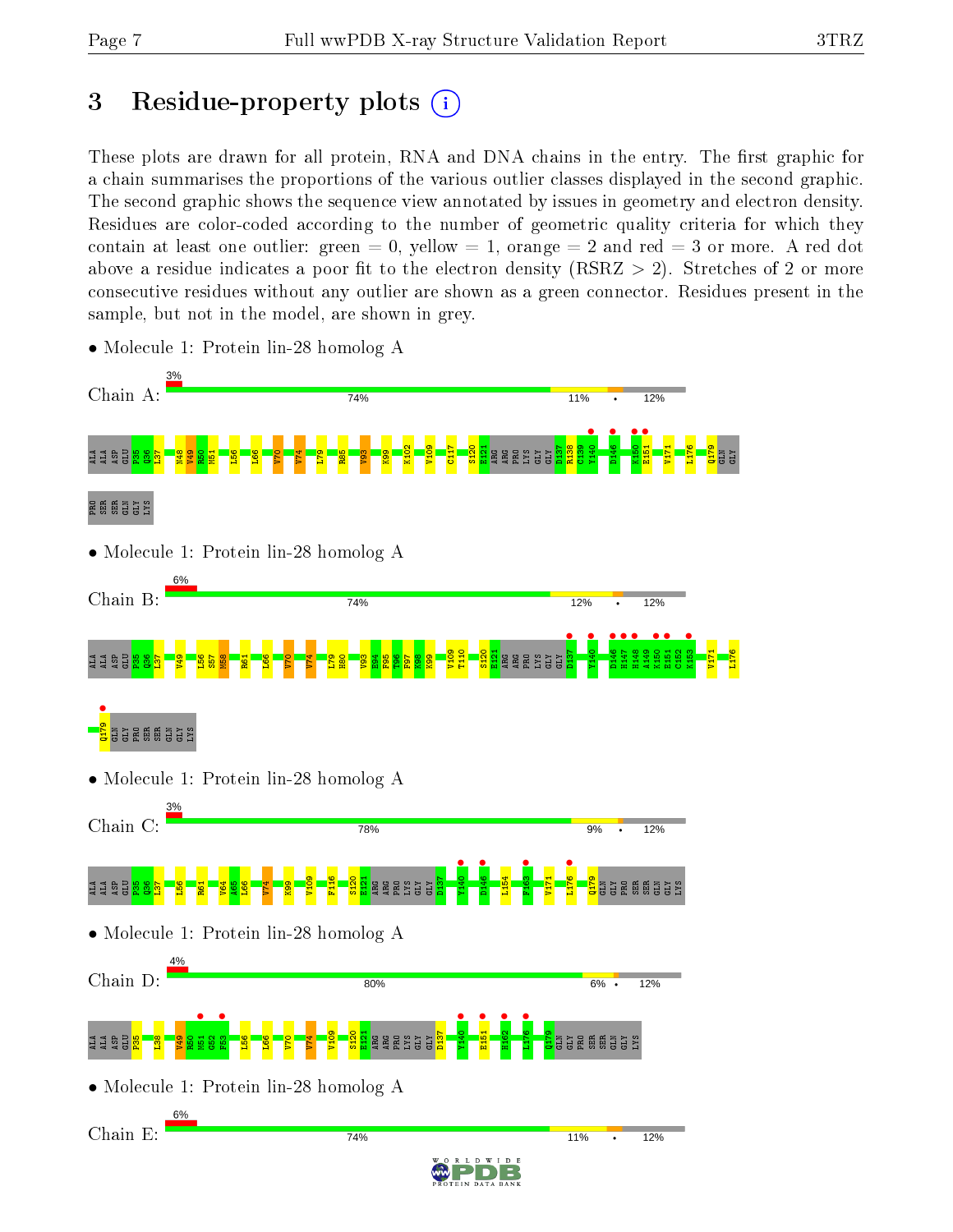# ALA <mark>ALA ASP GLU P35 Q36 Q70 V70 L66 P121 A65 L66 V109 C140 C140 C140 V70 V109 C140 V109 P1<br>Ala 20 E122 <del>E12 E12 E12 Gly Gly D137 e12 Gly D1</del>48 e121 <del>o</del>121 <del>e</del>131 G143 G145 e121 e121 9 H148 e121 • E149 K14</mark>



• Molecule 1: Protein lin-28 homolog A

| Chain<br>$F \cdot$ | 5% |                                                      |                |                             |                     |                                       |   |          |   |     |                         |         |            |         |                    |        |             |
|--------------------|----|------------------------------------------------------|----------------|-----------------------------|---------------------|---------------------------------------|---|----------|---|-----|-------------------------|---------|------------|---------|--------------------|--------|-------------|
|                    |    |                                                      |                |                             |                     | 78%                                   |   |          |   |     |                         |         | 9%         |         | 12%                |        |             |
| E A<br>E           | စာ | $\circ$<br>$\overline{\phantom{0}}$<br>io,<br>g<br>н | $\overline{4}$ | <b>e</b><br><b>eox</b><br>Ξ | $\frac{91}{2}$<br>Ε | $\overline{8}$<br>Ē<br>$\blacksquare$ | æ | <b>P</b> | Ŧ | . . | $\bullet\bullet\bullet$ | юI<br>耳 | <b>STR</b> | $\circ$ | <b>HEW</b><br>cits | 说<br>m | <b>SXTD</b> |

 $\bullet$  Molecule 2: RNA (5'-R(\*GP\*GP\*GP\*GP\*AP\*GP\*GP\*GP\*AP\*UP\*UP\*UP\*GP\*CP\*CP  $*CP*GP*AP*GP*AP*G$ -3')

| Chain U:                            | 29% | 62% | 10% |
|-------------------------------------|-----|-----|-----|
| $\frac{11}{22}$<br><u>     జి ఇ</u> |     |     |     |
| * $CP*GP*GP*AP*G$ -3')              |     |     |     |
| Chain V:                            | 43% |     |     |
|                                     |     | 52% | 5%  |
|                                     |     |     |     |
| * $CP*GP*GP*AP*G$ -3')              |     |     |     |
| 5%                                  |     |     |     |
| Chain W:                            | 48% | 48% | 5%  |
|                                     |     |     |     |
| * $CP*GP*GP*AP*G$ -3')              |     |     |     |
|                                     |     |     |     |



• Molecule 2: RNA (5'-R(\*GP\*GP\*GP\*CP\*AP\*GP\*GP\*GP\*AP\*UP\*UP\*UP\*UP\*GP\*CP\*CP  $*CP*GP*AP*GP*AP*G$ -3')

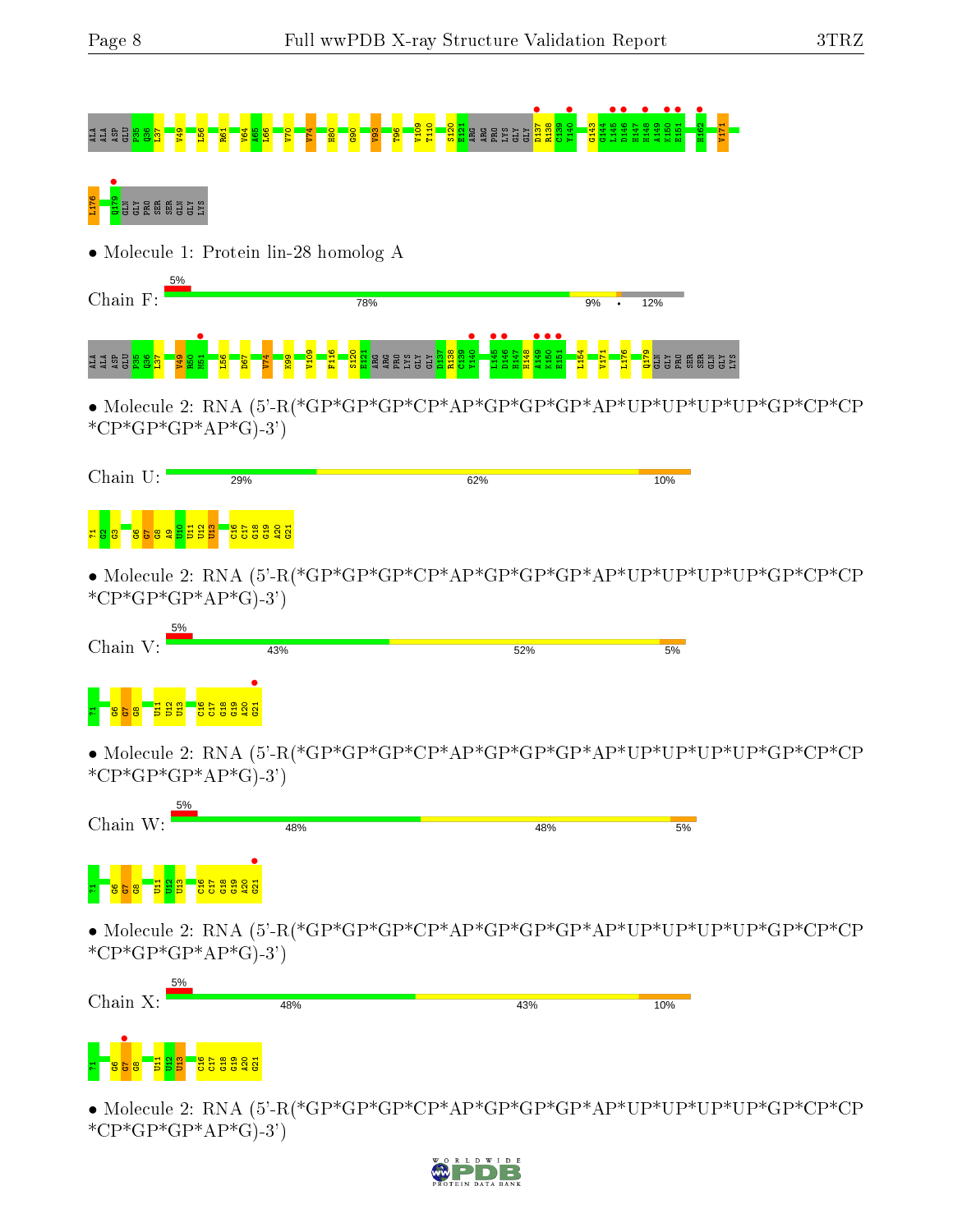

 $\bullet$  Molecule 2: RNA (5'-R(\*GP\*GP\*GP\*GP\*AP\*GP\*GP\*GP\*AP\*UP\*UP\*UP\*UP\*GP\*CP\*CP \* $CP*GP*GP*AP*G$ -3')

| Chain Z:                                                       | 38%                 | 48% | 14% |
|----------------------------------------------------------------|---------------------|-----|-----|
| <mark>ន្ទ្រ ដ្ឋ ដ្ឋ ដ្ឋ ន</mark> ្ទ<br>$\overline{\mathbf{r}}$ | <b>and a set of</b> |     |     |

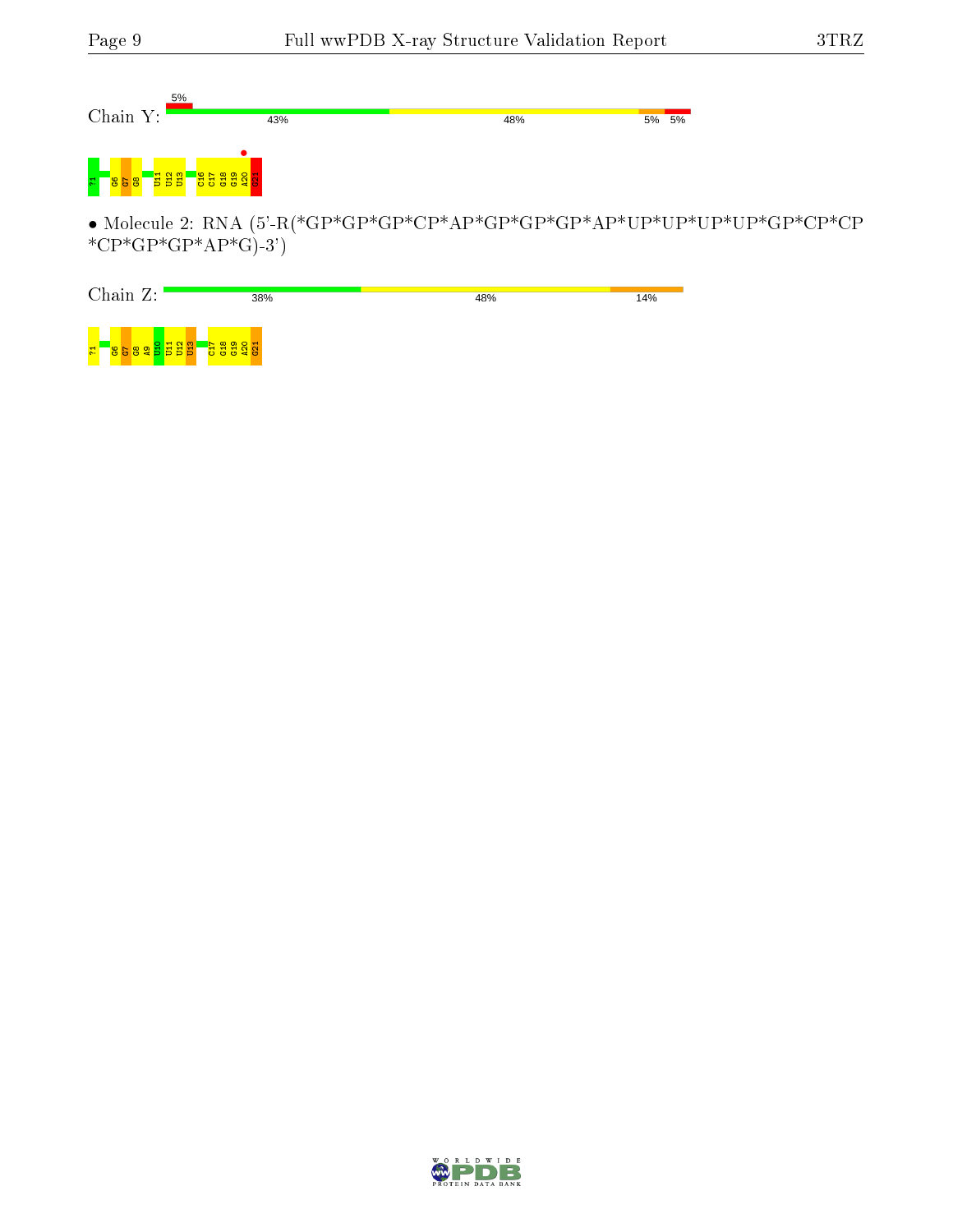## 4 Data and refinement statistics  $(i)$

| Property                                                         | Value                                           | Source     |
|------------------------------------------------------------------|-------------------------------------------------|------------|
| Space group                                                      | P 43 21 2                                       | Depositor  |
| Cell constants                                                   | 143.82Å<br>143.82Å<br>177.72Å                   |            |
| a, b, c, $\alpha$ , $\beta$ , $\gamma$                           | $90.00^\circ$<br>$90.00^\circ$<br>$90.00^\circ$ | Depositor  |
| Resolution $(A)$                                                 | 66.66<br>$-2.90$                                | Depositor  |
|                                                                  | 66.66<br>$-2.90$                                | <b>EDS</b> |
| % Data completeness                                              | 98.3 (66.66-2.90)                               | Depositor  |
| (in resolution range)                                            | 98.4 (66.66-2.90)                               | <b>EDS</b> |
| $R_{merge}$                                                      | 0.07                                            | Depositor  |
| $R_{sym}$                                                        | $0.07\,$                                        | Depositor  |
| $\sqrt{I/\sigma}(I) > 1$                                         | $\overline{3.05}$ (at 2.91Å)                    | Xtriage    |
| Refinement program                                               | BUSTER-TNT BUSTER 2.11.1, BUSTER 2.11.1         | Depositor  |
|                                                                  | 0.183<br>$\overline{0.210}$<br>$\mathbf{A}$     | Depositor  |
| $R, R_{free}$                                                    | 0.190<br>0.216                                  | DCC        |
| $R_{free}$ test set                                              | 2086 reflections $(5.06\%)$                     | wwPDB-VP   |
| Wilson B-factor $(A^2)$                                          | 65.4                                            | Xtriage    |
| Anisotropy                                                       | 0.037                                           | Xtriage    |
| Bulk solvent $k_{sol}(\text{e}/\text{A}^3), B_{sol}(\text{A}^2)$ | $0.36\,$ , $60.2\,$                             | <b>EDS</b> |
| L-test for twinning <sup>2</sup>                                 | $< L >$ = 0.48, $< L2 >$ = 0.31                 | Xtriage    |
| Estimated twinning fraction                                      | No twinning to report.                          | Xtriage    |
| $F_o, F_c$ correlation                                           | 0.94                                            | <b>EDS</b> |
| Total number of atoms                                            | 8694                                            | wwPDB-VP   |
| Average B, all atoms $(A^2)$                                     | 71.0                                            | wwPDB-VP   |

Xtriage's analysis on translational NCS is as follows: The analyses of the Patterson function reveals a significant off-origin peak that is 29.22  $\%$  of the origin peak, indicating pseudo-translational symmetry. The chance of finding a peak of this or larger height randomly in a structure without pseudo-translational symmetry is equal to 1.6093e-03. The detected translational NCS is most likely also responsible for the elevated intensity ratio.

<sup>&</sup>lt;sup>2</sup>Theoretical values of  $\langle |L| \rangle$ ,  $\langle L^2 \rangle$  for acentric reflections are 0.5, 0.333 respectively for untwinned datasets, and 0.375, 0.2 for perfectly twinned datasets.



<span id="page-9-1"></span><span id="page-9-0"></span><sup>1</sup> Intensities estimated from amplitudes.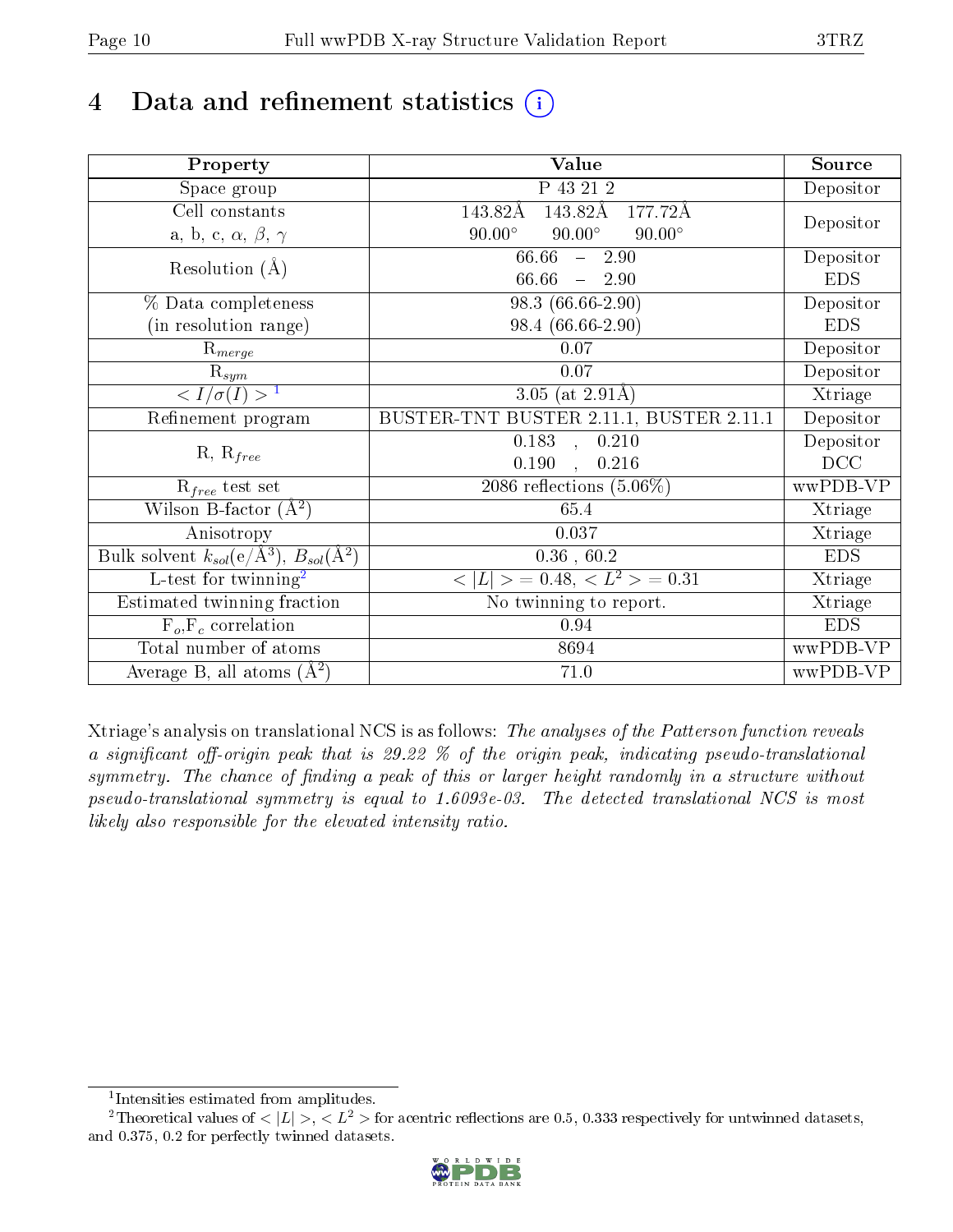## 5 Model quality  $(i)$

### 5.1 Standard geometry (i)

Bond lengths and bond angles in the following residue types are not validated in this section: ZN, GMP

The Z score for a bond length (or angle) is the number of standard deviations the observed value is removed from the expected value. A bond length (or angle) with  $|Z| > 5$  is considered an outlier worth inspection. RMSZ is the root-mean-square of all Z scores of the bond lengths (or angles).

| Mol            | Chain                     |      | Bond lengths |      | Bond angles       |
|----------------|---------------------------|------|--------------|------|-------------------|
|                |                           | RMSZ | Z   > 5      | RMSZ | # $ Z  > 5$       |
| 1              | А                         | 0.46 | 0/1019       | 0.74 | 0/1366            |
| 1              | B                         | 0.47 | 0/1019       | 0.74 | 0/1366            |
| $\mathbf{1}$   | C                         | 0.46 | 0/1019       | 0.71 | 0/1366            |
| 1              | D                         | 0.48 | 0/1019       | 0.75 | 0/1366            |
| $\mathbf{1}$   | E                         | 0.45 | 0/1019       | 0.74 | 0/1366            |
| 1              | $\boldsymbol{\mathrm{F}}$ | 0.45 | 0/1019       | 0.73 | 0/1366            |
| $\overline{2}$ | U                         | 0.93 | 0/484        | 1.56 | $9/754(1.2\%)$    |
| $\overline{2}$ | V                         | 0.88 | 0/484        | 1.48 | $4/754(0.5\%)$    |
| $\overline{2}$ | W                         | 0.92 | 0/484        | 1.50 | $4/754(0.5\%)$    |
| $\overline{2}$ | X                         | 0.88 | 0/484        | 1.56 | $4/754(0.5\%)$    |
| $\overline{2}$ | Y                         | 0.92 | 0/484        | 1.56 | $6/754$ $(0.8\%)$ |
| $\overline{2}$ | Z                         | 0.94 | 0/484        | 1.54 | $5/754$ $(0.7\%)$ |
| All            | All                       | 0.64 | 0/9018       | 1.09 | $32/12720(0.3\%)$ |

There are no bond length outliers.

|  |  | All (32) bond angle outliers are listed below: |  |  |
|--|--|------------------------------------------------|--|--|
|  |  |                                                |  |  |

| Mol                         | Chain | Res    | Type | Atoms                 | $\mathbf{Z}$ | Observed $(^\circ)$ | Ideal $(^\circ)$ |
|-----------------------------|-------|--------|------|-----------------------|--------------|---------------------|------------------|
| 2                           | W     | 17     | С    | $O4'$ -C1'-N1         | 9.04         | 115.43              | 108.20           |
| $\overline{2}$              | U     | 17     | C    | $O4'$ -C1'-N1         | 8.59         | 115.07              | 108.20           |
| $\overline{2}$              | Y     | 17     | C    | $O4'$ -C1'-N1         | 8.19         | 114.75              | 108.20           |
| $\overline{2}$              | Z     | 17     | C    | $O4'$ -C1'-N1         | 8.02         | 114.61              | 108.20           |
| $\overline{2}$              | X     | 17     | C    | $O4'$ -C1'-N1         | 7.90         | 114.52              | 108.20           |
| 2                           | V     | $17\,$ | C    | $O4'$ -C1'-N1         | 7.70         | 114.36              | 108.20           |
| $\overline{2}$              | Z     | 7      | G    | $C1'$ - $O4'$ - $C4'$ | $-6.97$      | 104.32              | 109.90           |
| $\overline{2}$              | Х     | 7      | G    | $C1'$ - $O4'$ - $C4'$ | $-6.86$      | 104.41              | 109.90           |
| $\mathcal{D}_{\mathcal{L}}$ | V     | 7      | G    | $C1'$ - $O4'$ - $C4'$ | $-6.66$      | 104.57              | 109.90           |
| $\overline{2}$              | Y     | 7      | G    | $C1'$ - $O4'$ - $C4'$ | $-6.60$      | 104.62              | 109.90           |
| $\overline{2}$              | W     | 7      | G    | $C1'$ - $O4'$ - $C4'$ | $-6.47$      | 104.72              | 109.90           |
| $\overline{2}$              | U     | 7      | G    | $C1'$ - $O4'$ - $C4'$ | $-6.32$      | 104.85              | 109.90           |

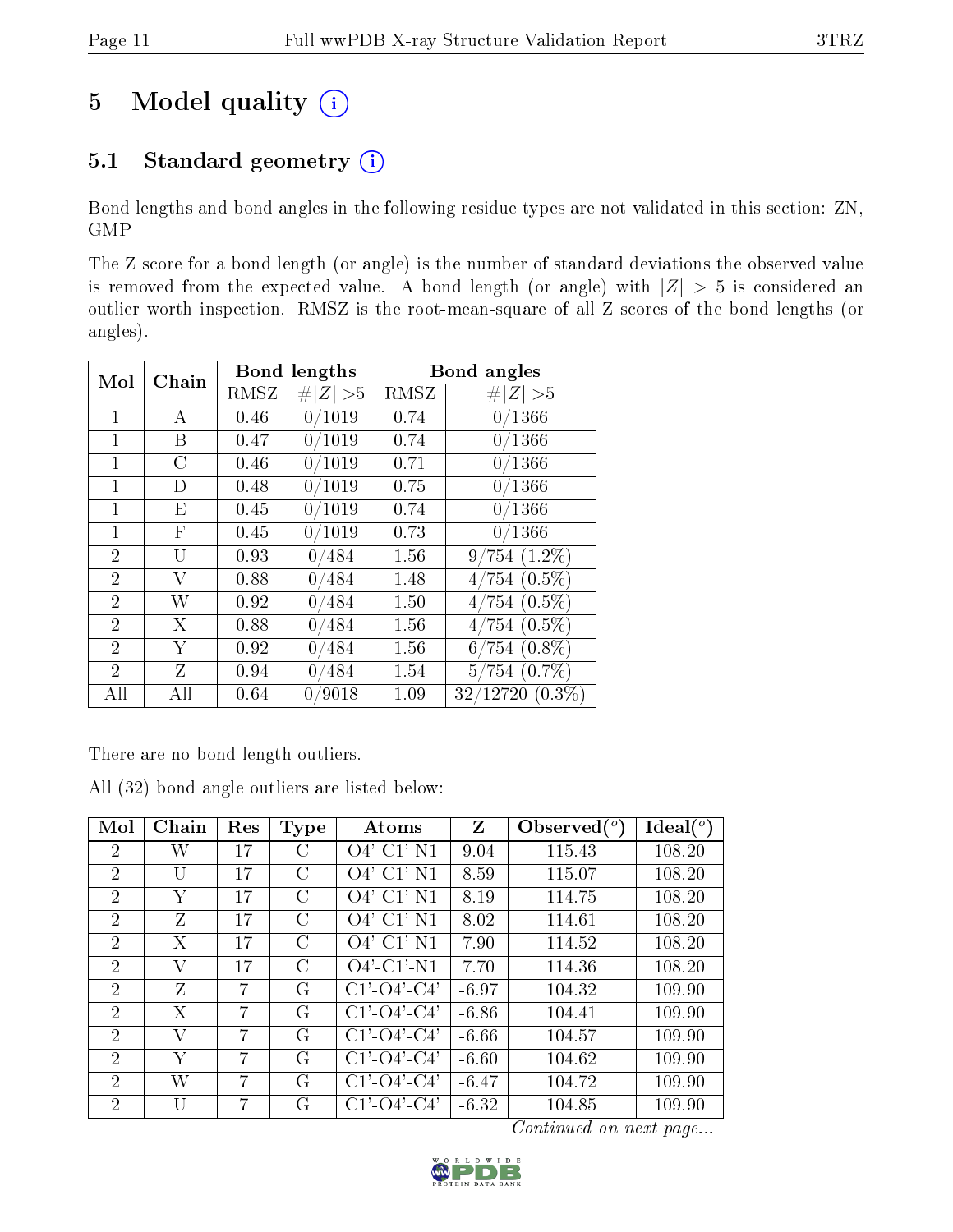| Mol            | Chain                   | Res            | Type           | Atoms                                                         | Z       | Observed $(°)$ | Ideal(°) |
|----------------|-------------------------|----------------|----------------|---------------------------------------------------------------|---------|----------------|----------|
| $\overline{2}$ | U                       | 7              | G              | $P-O3'-C3'$                                                   | 5.81    | 126.68         | 119.70   |
| $\overline{2}$ | Y                       | $\overline{7}$ | G              | $P-O3'-C3'$                                                   | 5.80    | 126.66         | 119.70   |
| $\overline{2}$ | Ζ                       | 12             | U              | $P-O3'-C3'$                                                   | 5.75    | 126.60         | 119.70   |
| $\overline{2}$ | X                       | 16             | $\overline{C}$ | $O4'$ -C1'-N1                                                 | 5.75    | 112.80         | 108.20   |
| $\overline{2}$ | U                       | 9              | А              | $P-O3'-C3'$                                                   | 5.52    | 126.33         | 119.70   |
| $\overline{2}$ | W                       | $\overline{7}$ | $\rm G$        | $P-O3'-C3'$                                                   | 5.51    | 126.32         | 119.70   |
| $\overline{2}$ | U                       | 12             | U              | $P-O3'-C3'$                                                   | 5.48    | 126.28         | 119.70   |
| $\overline{2}$ | $\rm V$                 | 12             | U              | $P-O3'-C3'$                                                   | 5.47    | 126.26         | 119.70   |
| $\overline{2}$ | Ζ                       | $\overline{7}$ | $\rm G$        | $P-O3'-C3'$                                                   | 5.46    | 126.26         | 119.70   |
| $\overline{2}$ | X                       | 7              | $\rm G$        | $P-O3'-C3'$                                                   | 5.41    | 126.19         | 119.70   |
| $\overline{2}$ | $\rm V$                 | 16             | $\rm C$        | $O4'$ -C1'-N1                                                 | 5.40    | 112.52         | 108.20   |
| $\overline{2}$ | U                       | 16             | $\mathcal{C}$  | $\overline{O}4$ <sup>2</sup> -C1 <sup>2</sup> -N <sub>1</sub> | 5.37    | 112.49         | 108.20   |
| $\overline{2}$ | W                       | 16             | $\mathcal{C}$  | $O4'$ -C1'-N1                                                 | 5.34    | 112.47         | 108.20   |
| $\overline{2}$ | Z                       | 9              | А              | $P-O3'-C3'$                                                   | 5.27    | 126.02         | 119.70   |
| $\overline{2}$ | U                       | 3              | G              | $O4'$ -C1'-N9                                                 | 5.21    | 112.37         | 108.20   |
| $\overline{2}$ | U                       | 9              | А              | $N1-C6-N6$                                                    | 5.12    | 121.67         | 118.60   |
| $\overline{2}$ | $\overline{\mathrm{Y}}$ | 12             | U              | $P-O3'-C3'$                                                   | 5.10    | 125.82         | 119.70   |
| $\overline{2}$ | Υ                       | 21             | $\rm G$        | $C8-N9-C4$                                                    | $-5.09$ | 104.36         | 106.40   |
| $\overline{2}$ | Y                       | 16             | $\mathcal{C}$  | $O4'$ -C1'-N1                                                 | 5.02    | 112.22         | 108.20   |
| $\overline{2}$ | U                       | 9              | А              | $C5-C6-N6$                                                    | $-5.02$ | 119.68         | 123.70   |

There are no chirality outliers.

There are no planarity outliers.

#### 5.2 Too-close contacts  $(i)$

In the following table, the Non-H and H(model) columns list the number of non-hydrogen atoms and hydrogen atoms in the chain respectively. The H(added) column lists the number of hydrogen atoms added and optimized by MolProbity. The Clashes column lists the number of clashes within the asymmetric unit, whereas Symm-Clashes lists symmetry related clashes.

| Mol |                          |     | Chain   Non-H   $H (model)$ | H(added) |        | $Clashes$   Symm-Clashes |
|-----|--------------------------|-----|-----------------------------|----------|--------|--------------------------|
|     | $\overline{\phantom{a}}$ | 994 |                             | 981      |        |                          |
|     | B                        | 994 |                             | 981      | $10\,$ |                          |
|     | C                        | 994 |                             | 981      | 5      |                          |
|     |                          | 994 |                             | 981      | 5      |                          |
|     | Е                        | 994 |                             | 981      | $10\,$ |                          |
|     | F                        | 994 |                             | 981      | 6      |                          |
| ച   |                          | 453 |                             | 229      | ച      |                          |
| 2   |                          | 453 |                             | 229      |        |                          |
| ٠,  |                          | 453 |                             | 229      |        |                          |

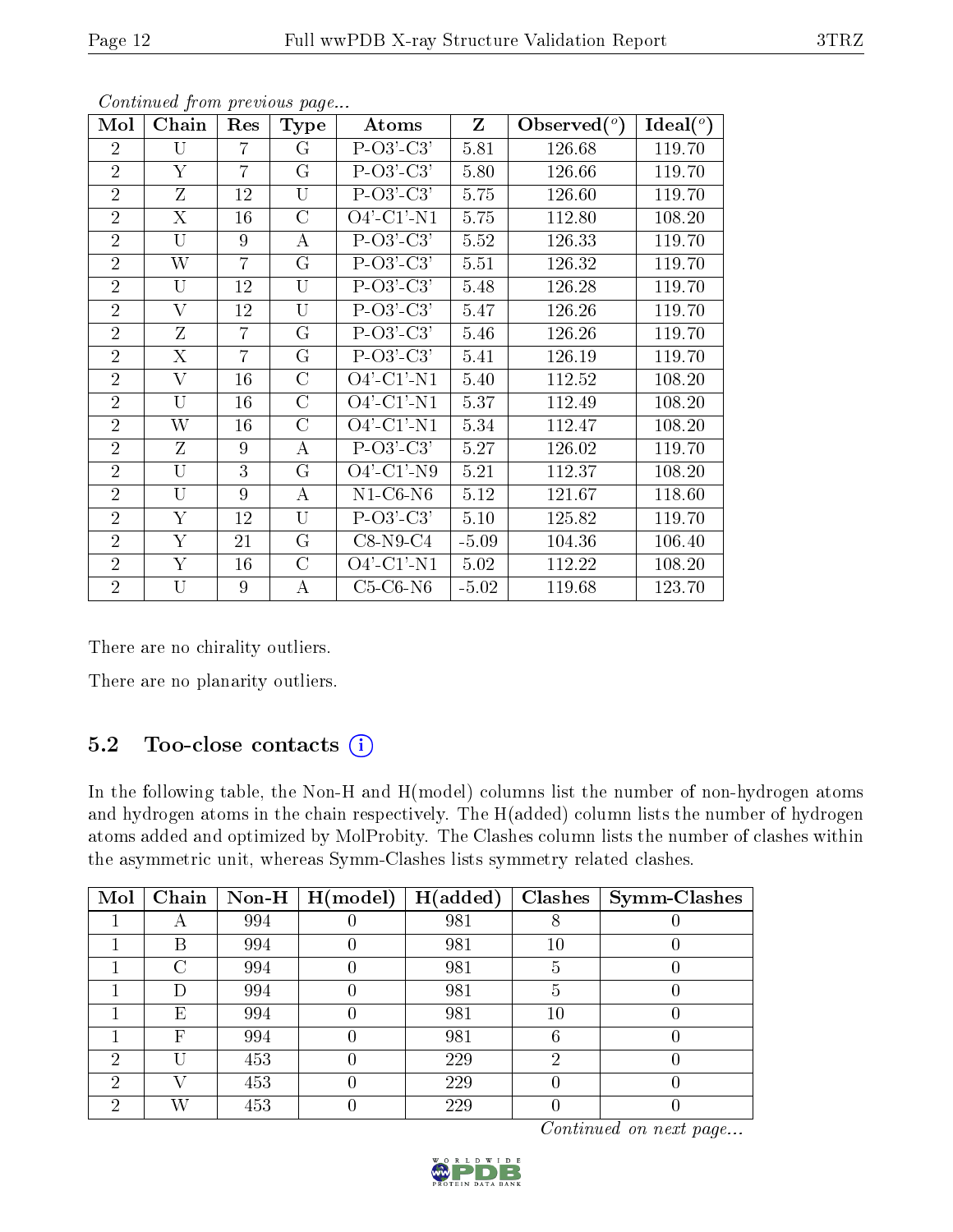| Mol | Chain |      | $\boxed{\text{Non-H} \mid \text{H}(\text{model})}$ | H(added) | Clashes | Symm-Clashes |
|-----|-------|------|----------------------------------------------------|----------|---------|--------------|
| 2   | Χ     | 453  |                                                    | 229      |         |              |
| ച   |       | 453  |                                                    | 229      |         |              |
| 2   | Z     | 453  |                                                    | 229      |         |              |
| ച   | А     | 2    |                                                    |          |         |              |
| 3   | В     | റ    |                                                    |          |         |              |
|     | 71    |      |                                                    |          |         |              |
|     |       | ച    |                                                    |          |         |              |
| 3   | E     | ച    |                                                    |          |         |              |
|     | F     |      |                                                    |          |         |              |
| All |       | 8694 |                                                    | 7260     | 42      |              |

The all-atom clashscore is defined as the number of clashes found per 1000 atoms (including hydrogen atoms). The all-atom clashscore for this structure is 3.

All (42) close contacts within the same asymmetric unit are listed below, sorted by their clash magnitude.

| Atom-1                                       | Atom-2                                   | Interatomic      | Clash         |
|----------------------------------------------|------------------------------------------|------------------|---------------|
|                                              |                                          | distance $(\AA)$ | overlap $(A)$ |
| 1: D: 66: LEU: HD13                          | 1: D: 70: VAL:HG13                       | 1.82             | 0.60          |
| 1:5:66:LEU:HD13                              | 1: B:70: VAL:HG13                        | 1.83             | 0.60          |
| 1:C:61:ARG:HB2                               | 1:C:66:LEU:HD11                          | 1.90             | 0.54          |
| 1:B:58:MET:HG3                               | 1: B:95:PHE:HZ                           | 1.72             | 0.54          |
| $1:C:56:\overline{\textrm{LEU}:\textrm{HG}}$ | 1:C:74:VAL:HG22                          | 1.90             | 0.54          |
| 1: D: 56: LEU: HG                            | 1: D: 74: VAL:HG22                       | 1.89             | 0.53          |
| 1: A:117: CYS:O                              | 1:A:138:ARG:NH2                          | 2.41             | 0.52          |
| 1:E:56:LEU:HD22                              | 1:E:93:VAL:HG11                          | 1.93             | $0.51\,$      |
| 1:A:48:ASN:HB3                               | 1: A:51: MET:HB2                         | 1.92             | $0.50\,$      |
| 1:E:56:LEU:HG                                | 1:E:74:VAL:HG22                          | 1.95             | 0.48          |
| 1: A:66:LEU:HD13                             | 1:A:70:VAL:HG13                          | 1.96             | 0.47          |
| 1: E: 90: GLY: HA3                           | 1:E:176:EU:HD21                          | 1.97             | 0.46          |
| 1: D: 74: VAL: CG1                           | 1: D: 109: VAL:HG21                      | 2.46             | 0.46          |
| 1:B:74:VAL:CG1                               | 1:B:109:VAL:HG21                         | 2.46             | 0.46          |
| 1:B:56:LEU:HD22                              | 1:B:93:VAL:HG21                          | 1.97             | 0.45          |
| 1: A:49: VAL:HG22                            | 2:U:13:U:C2                              | 2.52             | 0.45          |
| 1: E: 74: VAL: CG1                           | 1: E: 109: VAL: HG21                     | 2.47             | 0.45          |
| 1:A:74:VAL:CG1                               | 1:A:109:VAL:HG21                         | 2.47             | 0.45          |
| $1:$ F:74:VAL:CG1                            | $1:$ F:109:VAL:HG21                      | 2.48             | 0.44          |
| 1: A:56: LEU: HD22                           | 1: A:93: VAL: HG11                       | 1.99             | 0.44          |
| 1:C:74:VAL:CG1                               | 1:C:109:VAL:HG21                         | 2.48             | 0.44          |
| $1:$ F:56:LEU:HG                             | $1:$ F:74: $\overline{\text{VAL}}:$ HG22 | 1.98             | 0.44          |
| $1:$ F:148:HIS:CE1                           | 2:Y:21:GH2'                              | 2.53             | 0.44          |
| 1: E: 138: ARG: HE                           | 1: E: 143: GLY: HA2                      | 1.82             | 0.44          |

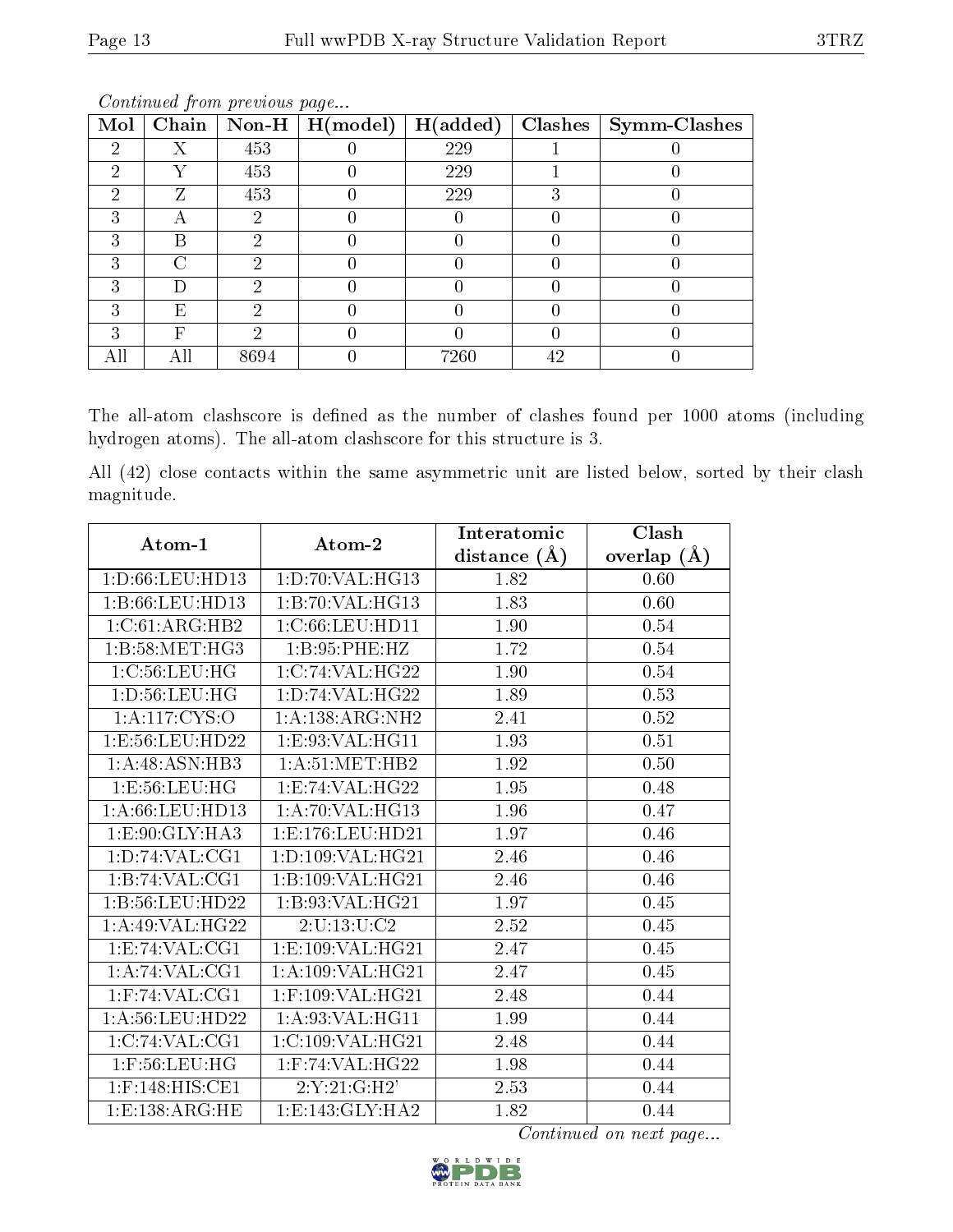|                       |                      | Interatomic      | Clash           |
|-----------------------|----------------------|------------------|-----------------|
| Atom-1                | Atom-2               | distance $(\AA)$ | overlap $(\AA)$ |
| 1:C:154:LEU:HD21      | $1:$ F:116:PHE:HE1   | 1.83             | 0.43            |
| 1: B:58: MET:HG3      | 1: B:95:PHE: CZ      | 2.52             | 0.43            |
| 1: E: 80: HIS: HB3    | 1: E: 110: THR: HG22 | 2.01             | 0.43            |
| 1:C:116:PHE:HE1       | $1:$ F:154:LEU:HD21  | 1.83             | 0.43            |
| $1:$ F:49:VAL:H $G22$ | 2:Z:13:U:C2          | 2.54             | 0.43            |
| 1:E:61:ARG:HB2        | 1: E:66:LEU:HD11     | 2.01             | 0.42            |
| 1:B:171:VAL:HG21      | 2:U:1:GMP:C6         | 2.55             | 0.42            |
| 1: E:80: HIS: CB      | 1: E: 110: THR: HG22 | 2.49             | 0.42            |
| 1: D:49: VAL:HG22     | 2:X:13:U:C2          | 2.54             | 0.42            |
| 1:B:79:LEU:HD23       | 1:B:109:VAL:HB       | 2.02             | 0.42            |
| 1:B:58:MET:HE1        | 1: B:97: PHE: CZ     | 2.54             | 0.41            |
| 1: D: 35: PRO: HB2    | 1: D: 38: LEU: HD21  | 2.02             | 0.41            |
| 1:B:61:ARG:HB2        | 1:B:66:LEU:HD11      | 2.01             | 0.41            |
| 1: E: 137: ASP: HB2   | 2:Z:21:G:N2          | 2.36             | 0.41            |
| 1:B:80:HIS:CB         | 1:B:110:THR:HG22     | 2.51             | 0.40            |
| 1: E: 171: VAL: HG21  | 2:Z:1:GMP:C6         | 2.57             | 0.40            |
| 1: A:56:LEU:HG        | 1: A:74: VAL:HG22    | 2.03             | 0.40            |
| 1: A:79: LEU: HD12    | 1: A:85: ARG:HB3     | 2.02             | 0.40            |

There are no symmetry-related clashes.

#### 5.3 Torsion angles  $(i)$

#### 5.3.1 Protein backbone (i)

In the following table, the Percentiles column shows the percent Ramachandran outliers of the chain as a percentile score with respect to all X-ray entries followed by that with respect to entries of similar resolution.

The Analysed column shows the number of residues for which the backbone conformation was analysed, and the total number of residues.

| Mol | Chain         | Analysed        | Favoured    | Allowed  | Outliers         |     | Percentiles |
|-----|---------------|-----------------|-------------|----------|------------------|-----|-------------|
|     | А             | $126/148$ (85%) | 123 (98%)   | $2(2\%)$ | $1(1\%)$         | 19  | 51          |
| 1   | B             | $126/148$ (85%) | 123 (98%)   | $3(2\%)$ | $\boldsymbol{0}$ |     | 100         |
|     | $\mathcal{C}$ | $126/148$ (85%) | 123 (98%)   | $2(2\%)$ | $1(1\%)$         | 19  | 51          |
|     | D             | $126/148$ (85%) | 122(97%)    | $4(3\%)$ | $\theta$         | 100 | 100         |
| 1   | E             | $126/148$ (85%) | 124 (98%)   | $1(1\%)$ | $1(1\%)$         | 19  | 51          |
|     | $\mathbf{F}$  | $126/148(85\%)$ | $123(98\%)$ | $2(2\%)$ | $1(1\%)$         | 19  | 51          |

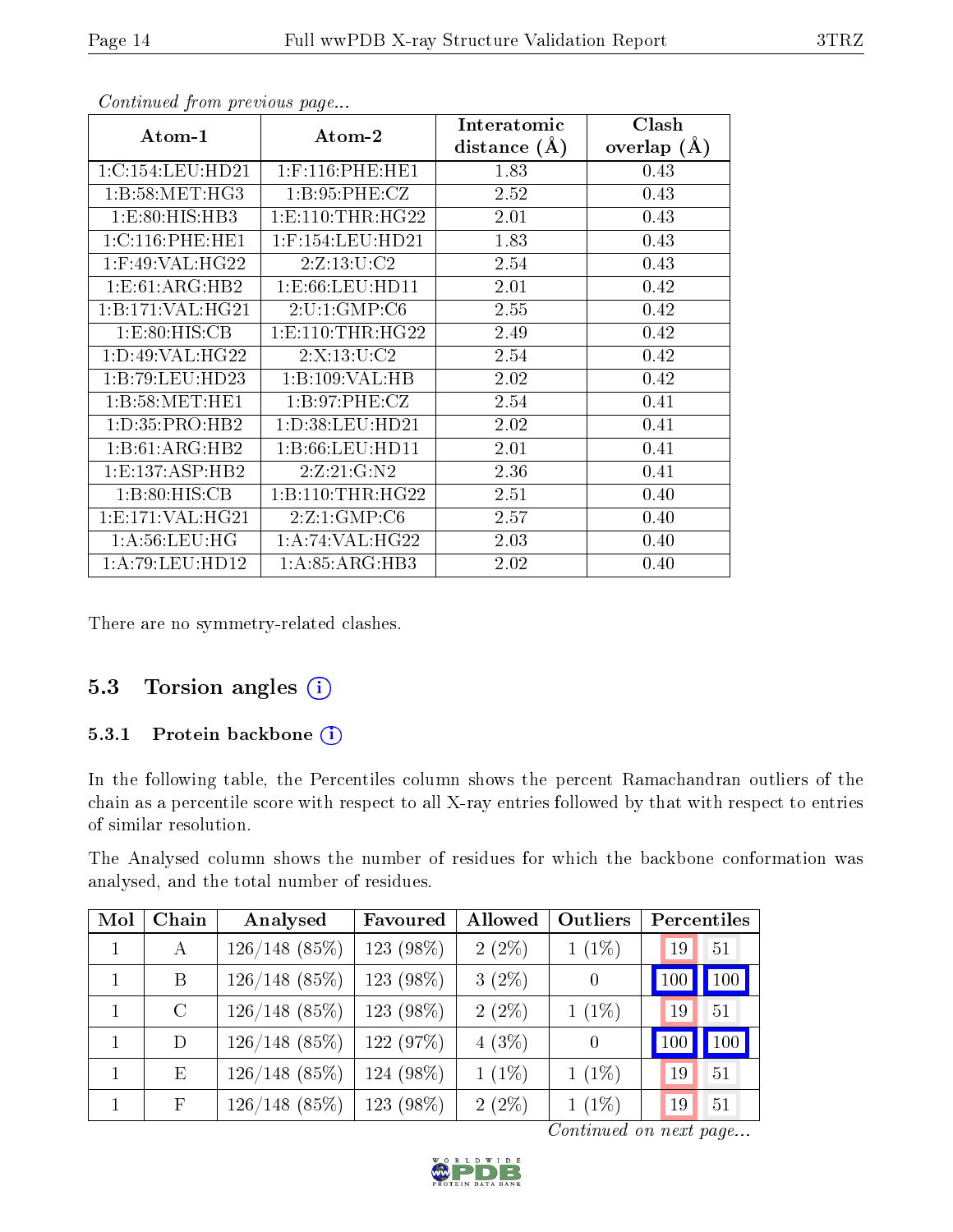Continued from previous page...

|     | Mol   Chain | Analysed                                           |  | Favoured   Allowed   Outliers   Percentiles |
|-----|-------------|----------------------------------------------------|--|---------------------------------------------|
| All | All         | $756/888$ (85\%)   738 (98\%)   14 (2\%)   4 (0\%) |  | 29 61                                       |

All (4) Ramachandran outliers are listed below:

| Mol | Chain | Res | <b>Type</b> |
|-----|-------|-----|-------------|
|     |       | 171 | VAL         |
|     |       | 171 | VAL         |
|     | Н,    | 171 | VAL         |
|     |       | 171 |             |

#### 5.3.2 Protein sidechains (i)

In the following table, the Percentiles column shows the percent sidechain outliers of the chain as a percentile score with respect to all X-ray entries followed by that with respect to entries of similar resolution.

The Analysed column shows the number of residues for which the sidechain conformation was analysed, and the total number of residues.

| Mol          | Chain         | Analysed        | Rotameric   | Outliers  | Percentiles |
|--------------|---------------|-----------------|-------------|-----------|-------------|
|              | A             | $107/119$ (90%) | 96 (90%)    | 11 (10%)  | 22          |
|              | B             | $107/119$ (90%) | 97 (91%)    | $10(9\%)$ | 27<br>9     |
| 1            | $\mathcal{C}$ | $107/119$ (90%) | $100(94\%)$ | 7(6%)     | 45<br>17    |
| 1            | D             | $107/119$ (90%) | 102 (95%)   | 5(5%)     | 59<br>26    |
| $\mathbf{1}$ | Ε             | $107/119$ (90%) | 98 (92%)    | $9(8\%)$  | 31<br>11    |
| 1            | F             | $107/119$ (90%) | 98 (92%)    | $9(8\%)$  | 31<br>11    |
| All          | All           | 642/714 (90%)   | 591 (92%)   | 51 (8%)   | 34<br>12    |

All (51) residues with a non-rotameric sidechain are listed below:

| Mol | Chain | Res | <b>Type</b> |
|-----|-------|-----|-------------|
|     | А     | 37  | <b>LEU</b>  |
| 1   | А     | 49  | <b>VAL</b>  |
|     | А     | 70  | <b>VAL</b>  |
|     | А     | 74  | <b>VAL</b>  |
|     | А     | 93  | <b>VAL</b>  |
| 1   | А     | 99  | <b>LYS</b>  |
|     |       | 102 | <b>LYS</b>  |
|     |       | 120 | <b>SER</b>  |

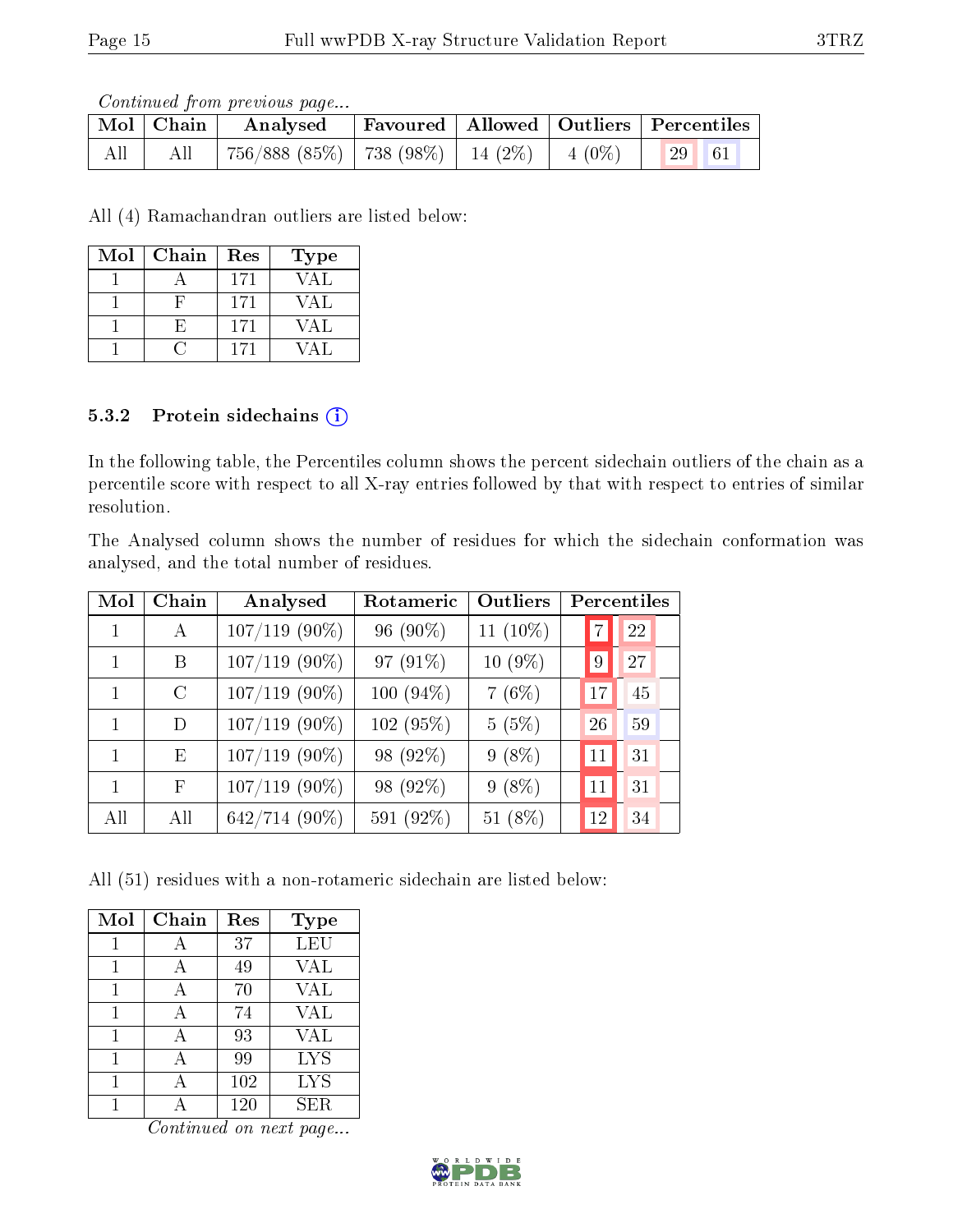| $\overline{\text{Mol}}$ | $\cdots$ $\cdots$<br>$\overline{\text{Chain}}$                                                                                                        | r -<br>Res       | $\mathbf{r}$ - $\mathbf{v}$<br>Type        |
|-------------------------|-------------------------------------------------------------------------------------------------------------------------------------------------------|------------------|--------------------------------------------|
| $\mathbf 1$             | $\overline{A}$                                                                                                                                        | 151              | GLU                                        |
| $\mathbf{1}$            | $\frac{\overline{A}}{\overline{A}}$                                                                                                                   | 176              | <b>LEU</b>                                 |
| $\overline{1}$          |                                                                                                                                                       | 179              | $\overline{\text{GLN}}$                    |
| $\mathbf{1}$            | $\overline{\mathrm{B}}$                                                                                                                               | $\overline{37}$  | $\overline{\text{LEU}}$                    |
| $\overline{1}$          | $\overline{\mathbf{B}}$                                                                                                                               | 49               | $\frac{\overline{\text{VAL}}}{\text{SER}}$ |
| $\overline{1}$          | $\overline{\mathrm{B}}$                                                                                                                               | 57               |                                            |
| $\overline{1}$          | $\overline{B}$                                                                                                                                        | 58               | $\overline{\text{MET}}$                    |
| $\mathbf{1}$            | $\overline{\mathrm{B}}$                                                                                                                               | 70               | $\overline{\text{VAL}}$                    |
| $\overline{1}$          | $\overline{B}$                                                                                                                                        | $\overline{74}$  | $\overline{\text{VAL}}$                    |
| $\mathbf{1}$            | $\overline{\mathbf{B}}$                                                                                                                               | 99               | $\overline{\text{LYS}}$                    |
| $\mathbf{1}$            | $\overline{\mathbf{B}}$                                                                                                                               | $120\,$          | SER                                        |
| $\overline{1}$          | $\overline{B}$                                                                                                                                        | 176              | $\overline{\text{LEU}}$                    |
| $\overline{1}$          |                                                                                                                                                       | 179              | $\overline{\text{GLN}}$                    |
| $\overline{1}$          |                                                                                                                                                       | $\overline{37}$  | LEU                                        |
| $\overline{1}$          | $\overline{B}$ $\overline{C}$ $\overline{C}$ $\overline{C}$ $\overline{C}$ $\overline{C}$ $\overline{C}$ $\overline{C}$ $\overline{D}$ $\overline{D}$ | 64               | $\overline{\text{VAL}}$                    |
| $\mathbf{1}$            |                                                                                                                                                       | $74\,$           | $\overline{\text{VAL}}$                    |
| $\mathbf{1}$            |                                                                                                                                                       | 99               | $\overline{\text{LYS}}$                    |
| $\overline{1}$          |                                                                                                                                                       | $120\,$          | $\overline{\text{SER}}$                    |
| $\overline{1}$          |                                                                                                                                                       | 176              | LEU                                        |
| $\overline{1}$          |                                                                                                                                                       | 179              | GLN                                        |
| $\mathbf{1}$            |                                                                                                                                                       | 49               | <b>VAL</b>                                 |
| $\overline{1}$          |                                                                                                                                                       | $\overline{74}$  | VAL                                        |
| $\mathbf{1}$            | $\mathbf{D}$                                                                                                                                          | 120              | $\overline{\text{SER}}$                    |
| $\overline{1}$          | $\overline{\rm D}$                                                                                                                                    | $\overline{137}$ | $\overline{\rm ASP}$                       |
| $\overline{1}$          | $\overline{\rm D}$                                                                                                                                    | 151              | $\overline{\text{GLU}}$                    |
| $\overline{1}$          | $\overline{E}$                                                                                                                                        | 37               | $\overline{\text{LEU}}$                    |
| $\mathbf{1}$            | $\overline{E}$                                                                                                                                        | 49               | $\overline{\text{VAL}}$                    |
| $\overline{1}$          | $\overline{E}$                                                                                                                                        | $\overline{64}$  | $\overline{\text{VAL}}$                    |
| $\overline{1}$          | $\overline{E}$                                                                                                                                        | $\overline{70}$  | VAL                                        |
| $\mathbf 1$             | E                                                                                                                                                     | 74               | VAL                                        |
| $\mathbf{1}$            | $\overline{\mathrm{E}}$                                                                                                                               | 93               | VAL                                        |
| $\overline{1}$          | $\overline{E}$                                                                                                                                        | 96               | <b>THR</b>                                 |
| $\mathbf{1}$            | $\overline{E}$                                                                                                                                        | 120              | $\textrm{SER}$                             |
| $\overline{1}$          | $\overline{\mathrm{E}}$                                                                                                                               | <sup>176</sup>   | $\overline{\text{LEU}}$                    |
| $\mathbf{1}$            | $\overline{F}$                                                                                                                                        | 37               | LEU                                        |
| $\mathbf 1$             | $\frac{\overline{\text{F}}}{\text{F}}$                                                                                                                | 49               | $\overline{\text{VAL}}$                    |
| $\mathbf 1$             |                                                                                                                                                       | 67               | $\overline{\text{ASP}}$                    |
| $\overline{1}$          | $\overline{\mathrm{F}}$                                                                                                                               | 74               | $\overline{\text{VAL}}$                    |
| $\mathbf{1}$            | $\frac{\overline{F}}{\overline{F}}$                                                                                                                   | 99               | $\overline{\text{LYS}}$                    |
| $\mathbf{1}$            |                                                                                                                                                       | $1\,20$          | $\overline{\text{SER}}$                    |
| $\mathbf 1$             |                                                                                                                                                       | 138              | $\overline{\rm{ARG}}$                      |
| $\mathbf{1}$            | $\overline{\mathrm{F}}$                                                                                                                               | 176              | LEU                                        |

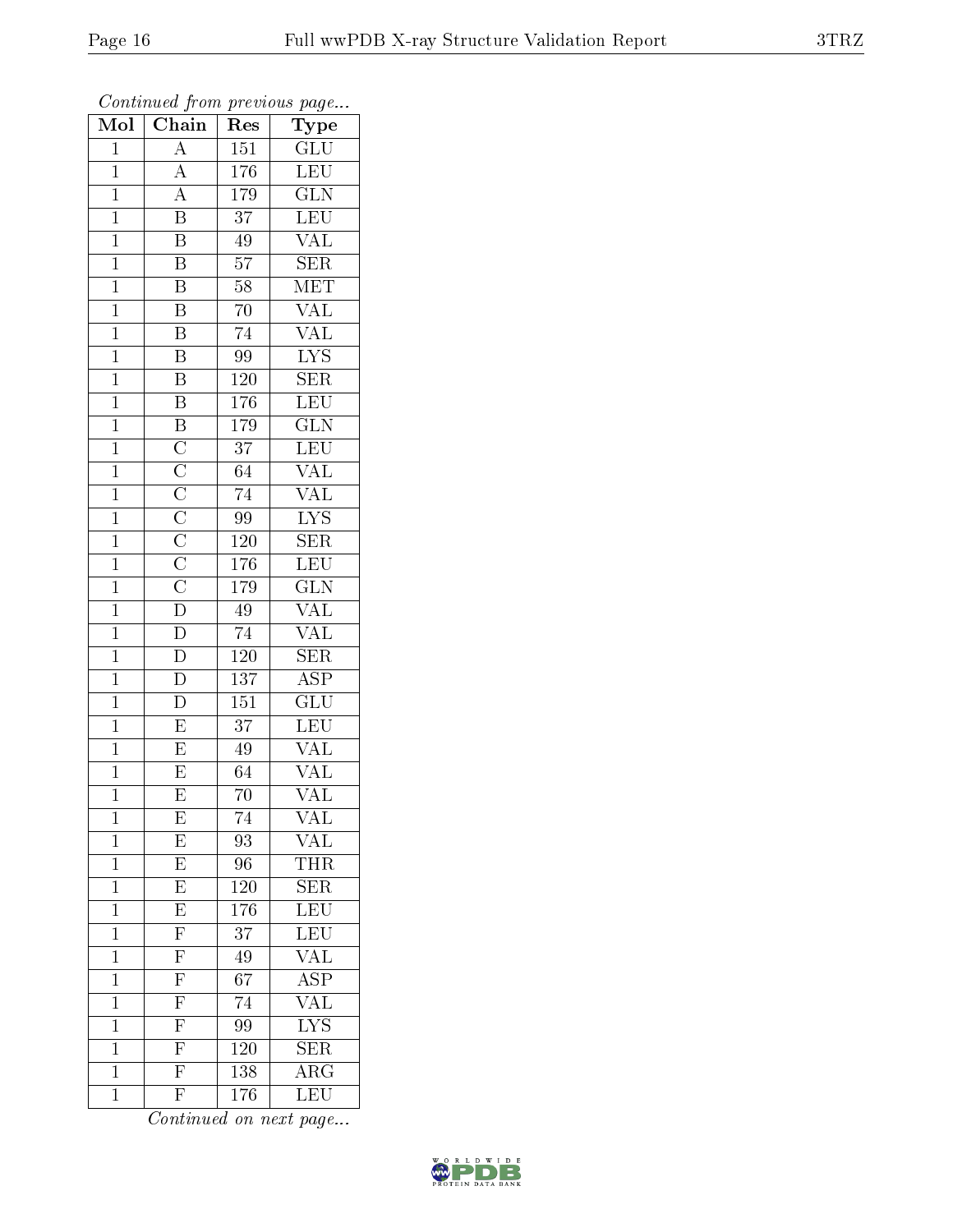Continued from previous page...

| Mol | Chain | $\perp$ Res | Type |
|-----|-------|-------------|------|
|     |       |             |      |

Some sidechains can be flipped to improve hydrogen bonding and reduce clashes. All (7) such sidechains are listed below:

| Mol | Chain  | Res | <b>Type</b> |
|-----|--------|-----|-------------|
|     | С.     | 39  | <b>HIS</b>  |
|     | C      | 165 | GLN         |
|     | $\Box$ | 39  | HIS         |
|     | I)     | 148 | HIS         |
|     | Ð      | 165 | GLN         |
|     | F,     | 165 | <b>GLN</b>  |
|     |        | 148 | HIS         |

#### 5.3.3 RNA (i)

| Mol            | Chain        | Analysed            | <b>Backbone Outliers</b> | <b>Pucker Outliers</b> |
|----------------|--------------|---------------------|--------------------------|------------------------|
| $\overline{2}$ |              | $(90\%)$<br>19/21   | $(36\%)$                 | (15%)                  |
| $\mathcal{P}$  |              | $(90\%)$<br>19/21   | $(36\%)$                 | 3(15%)                 |
| 2              | W            | $(90\%)$<br>19/21   | $(36\%)$                 | 3(15%)                 |
| 2              | $\mathbf{X}$ | $(90\%)$<br>19/21   | $(36\%)$                 | 3(15%)                 |
| 2              |              | $(90\%)$<br>19/21   | $(36\%)$                 | 3(15%)                 |
| 2              | 7.           | $(90\%)$<br>19/21   | $(36\%)$                 | (15%)                  |
| All            | ΑH           | $(90\%)$<br>114/126 | $(36\%)$<br>42           | (15%<br>18             |

All (42) RNA backbone outliers are listed below:

| Mol            | Chain | Res | <b>Type</b>             |
|----------------|-------|-----|-------------------------|
| $\overline{2}$ |       | 6   | $\mathbf G$             |
| $\overline{2}$ | U     | 7   | $\overline{\mathrm{G}}$ |
| $\overline{2}$ | U     | 8   | $\overline{\mathrm{G}}$ |
| $\overline{2}$ | IJ    | 13  | ΤJ                      |
| $\overline{2}$ |       | 18  | G                       |
| $\overline{2}$ | U     | 20  | $\mathbf{A}$            |
| $\overline{2}$ | U     | 21  | $\overline{\mathrm{G}}$ |
| $\overline{2}$ |       | 6   | $\overline{\mathrm{G}}$ |
| $\overline{2}$ |       | 7   | $\overline{G}$          |
| $\overline{2}$ |       | 8   | $\overline{\mathrm{G}}$ |
| $\overline{2}$ |       | 13  | Ū                       |
| $\overline{2}$ |       | 18  | $\overline{G}$          |
| $\overline{2}$ |       | 20  | А                       |

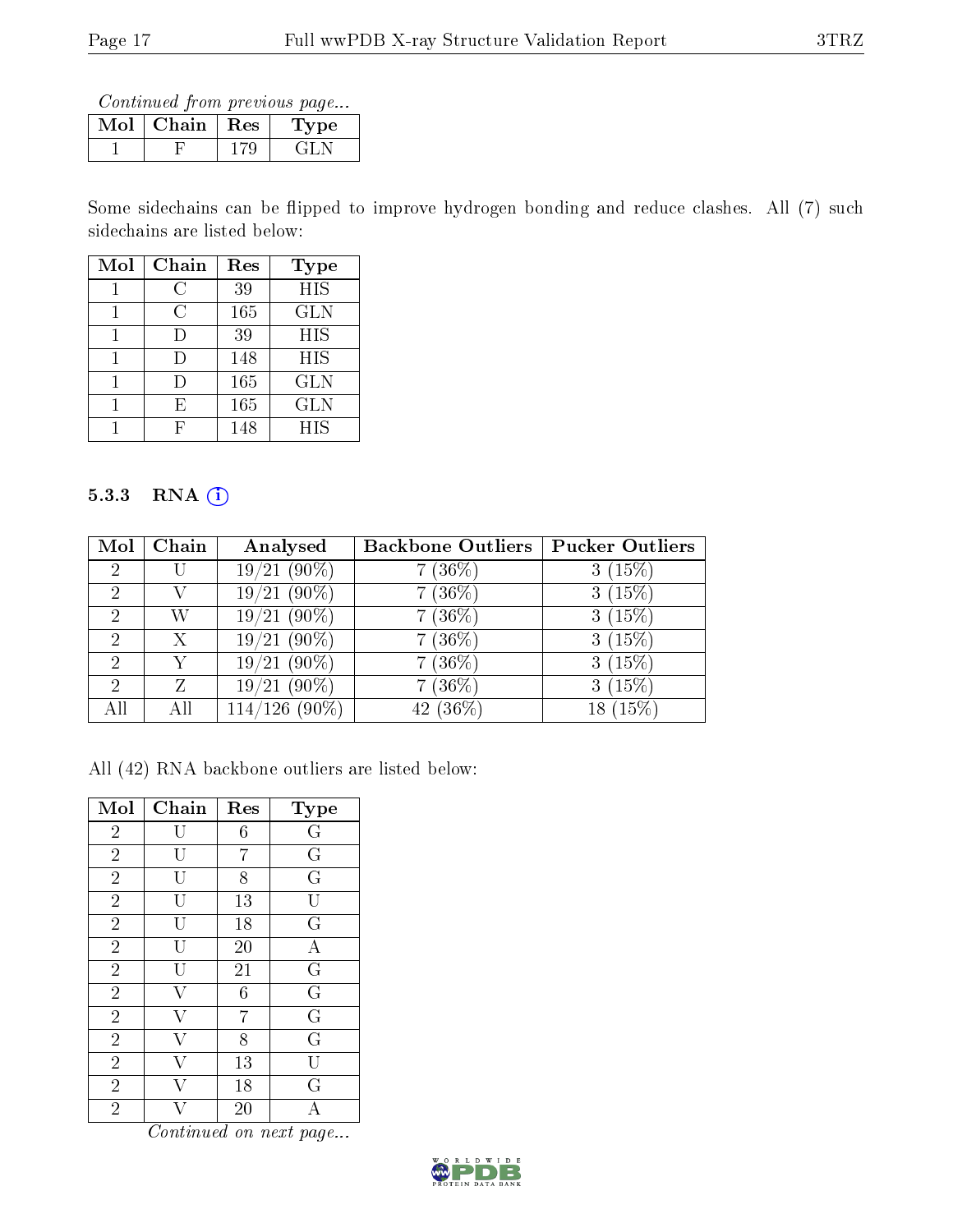| $\overline{\text{Mol}}$                                                                                                                                                                                              | Chain                                                                                                                                                                                                                                                                                                                                  | Res                                                                                                                               |                                                                                                                                                                                                                                                                                                                                                                                                                                                                                    |
|----------------------------------------------------------------------------------------------------------------------------------------------------------------------------------------------------------------------|----------------------------------------------------------------------------------------------------------------------------------------------------------------------------------------------------------------------------------------------------------------------------------------------------------------------------------------|-----------------------------------------------------------------------------------------------------------------------------------|------------------------------------------------------------------------------------------------------------------------------------------------------------------------------------------------------------------------------------------------------------------------------------------------------------------------------------------------------------------------------------------------------------------------------------------------------------------------------------|
|                                                                                                                                                                                                                      |                                                                                                                                                                                                                                                                                                                                        | $\overline{21}$                                                                                                                   |                                                                                                                                                                                                                                                                                                                                                                                                                                                                                    |
|                                                                                                                                                                                                                      |                                                                                                                                                                                                                                                                                                                                        | $\overline{6}$                                                                                                                    |                                                                                                                                                                                                                                                                                                                                                                                                                                                                                    |
|                                                                                                                                                                                                                      |                                                                                                                                                                                                                                                                                                                                        | $\overline{7}$                                                                                                                    |                                                                                                                                                                                                                                                                                                                                                                                                                                                                                    |
|                                                                                                                                                                                                                      |                                                                                                                                                                                                                                                                                                                                        | $\overline{8}$                                                                                                                    |                                                                                                                                                                                                                                                                                                                                                                                                                                                                                    |
|                                                                                                                                                                                                                      |                                                                                                                                                                                                                                                                                                                                        | $\begin{array}{r}\n\overline{13} \\ \overline{18} \\ \overline{20} \\ \overline{21} \\ \overline{6} \\ \overline{7}\n\end{array}$ |                                                                                                                                                                                                                                                                                                                                                                                                                                                                                    |
|                                                                                                                                                                                                                      |                                                                                                                                                                                                                                                                                                                                        |                                                                                                                                   |                                                                                                                                                                                                                                                                                                                                                                                                                                                                                    |
|                                                                                                                                                                                                                      |                                                                                                                                                                                                                                                                                                                                        |                                                                                                                                   |                                                                                                                                                                                                                                                                                                                                                                                                                                                                                    |
|                                                                                                                                                                                                                      |                                                                                                                                                                                                                                                                                                                                        |                                                                                                                                   |                                                                                                                                                                                                                                                                                                                                                                                                                                                                                    |
|                                                                                                                                                                                                                      |                                                                                                                                                                                                                                                                                                                                        |                                                                                                                                   |                                                                                                                                                                                                                                                                                                                                                                                                                                                                                    |
|                                                                                                                                                                                                                      |                                                                                                                                                                                                                                                                                                                                        |                                                                                                                                   |                                                                                                                                                                                                                                                                                                                                                                                                                                                                                    |
|                                                                                                                                                                                                                      |                                                                                                                                                                                                                                                                                                                                        |                                                                                                                                   |                                                                                                                                                                                                                                                                                                                                                                                                                                                                                    |
|                                                                                                                                                                                                                      |                                                                                                                                                                                                                                                                                                                                        | $\frac{8}{13}$ $\frac{18}{20}$ $\frac{20}{21}$                                                                                    |                                                                                                                                                                                                                                                                                                                                                                                                                                                                                    |
|                                                                                                                                                                                                                      |                                                                                                                                                                                                                                                                                                                                        |                                                                                                                                   |                                                                                                                                                                                                                                                                                                                                                                                                                                                                                    |
|                                                                                                                                                                                                                      |                                                                                                                                                                                                                                                                                                                                        |                                                                                                                                   |                                                                                                                                                                                                                                                                                                                                                                                                                                                                                    |
|                                                                                                                                                                                                                      |                                                                                                                                                                                                                                                                                                                                        |                                                                                                                                   |                                                                                                                                                                                                                                                                                                                                                                                                                                                                                    |
|                                                                                                                                                                                                                      |                                                                                                                                                                                                                                                                                                                                        | $\frac{6}{7}$                                                                                                                     |                                                                                                                                                                                                                                                                                                                                                                                                                                                                                    |
|                                                                                                                                                                                                                      |                                                                                                                                                                                                                                                                                                                                        |                                                                                                                                   |                                                                                                                                                                                                                                                                                                                                                                                                                                                                                    |
|                                                                                                                                                                                                                      |                                                                                                                                                                                                                                                                                                                                        |                                                                                                                                   |                                                                                                                                                                                                                                                                                                                                                                                                                                                                                    |
|                                                                                                                                                                                                                      |                                                                                                                                                                                                                                                                                                                                        |                                                                                                                                   |                                                                                                                                                                                                                                                                                                                                                                                                                                                                                    |
|                                                                                                                                                                                                                      |                                                                                                                                                                                                                                                                                                                                        | $\frac{8}{13}$ $\frac{13}{18}$                                                                                                    |                                                                                                                                                                                                                                                                                                                                                                                                                                                                                    |
| $\begin{array}{c c} 2 & 2 & 2 \\ \hline 2 & 2 & 2 \\ \hline 2 & 2 & 2 \\ \hline 2 & 2 & 2 \\ \hline 2 & 2 & 2 \\ \hline 2 & 2 & 2 \\ \hline 2 & 2 & 2 \\ \hline 2 & 2 & 2 \\ \hline 2 & 2 & 2 \\ \hline \end{array}$ | $\overline{W} \overline{W} \overline{W} \overline{W} \overline{W} \overline{X} \overline{X} \overline{X} \overline{X} \overline{X} \overline{X} \overline{Y} \overline{Y} \overline{Y} \overline{Y} \overline{Y} \overline{Y} \overline{Z} \overline{Z} \overline{Z} \overline{Z} \overline{Z} \overline{Z} \overline{Z} \overline{Z}$ |                                                                                                                                   | $\begin{array}{c c} \textbf{Type} \\ \hline \textbf{G} \\ \hline \textbf{G} \\ \hline \textbf{G} \\ \hline \textbf{G} \\ \hline \textbf{G} \\ \hline \textbf{G} \\ \hline \textbf{G} \\ \hline \textbf{G} \\ \hline \textbf{G} \\ \hline \textbf{G} \\ \hline \textbf{G} \\ \hline \textbf{G} \\ \hline \textbf{G} \\ \hline \textbf{G} \\ \hline \textbf{G} \\ \hline \textbf{G} \\ \hline \textbf{G} \\ \hline \textbf{G} \\ \hline \textbf{G} \\ \hline \textbf{G} \\ \hline \$ |
|                                                                                                                                                                                                                      |                                                                                                                                                                                                                                                                                                                                        |                                                                                                                                   |                                                                                                                                                                                                                                                                                                                                                                                                                                                                                    |
|                                                                                                                                                                                                                      |                                                                                                                                                                                                                                                                                                                                        | $\frac{21}{6}$                                                                                                                    |                                                                                                                                                                                                                                                                                                                                                                                                                                                                                    |
|                                                                                                                                                                                                                      |                                                                                                                                                                                                                                                                                                                                        | $\overline{7}$                                                                                                                    |                                                                                                                                                                                                                                                                                                                                                                                                                                                                                    |
|                                                                                                                                                                                                                      |                                                                                                                                                                                                                                                                                                                                        | $\frac{8}{13}$ $\frac{13}{18}$                                                                                                    |                                                                                                                                                                                                                                                                                                                                                                                                                                                                                    |
|                                                                                                                                                                                                                      |                                                                                                                                                                                                                                                                                                                                        |                                                                                                                                   |                                                                                                                                                                                                                                                                                                                                                                                                                                                                                    |
|                                                                                                                                                                                                                      |                                                                                                                                                                                                                                                                                                                                        |                                                                                                                                   |                                                                                                                                                                                                                                                                                                                                                                                                                                                                                    |
| $\frac{\sqrt{2}}{2}$                                                                                                                                                                                                 |                                                                                                                                                                                                                                                                                                                                        | $\overline{20}$                                                                                                                   |                                                                                                                                                                                                                                                                                                                                                                                                                                                                                    |
|                                                                                                                                                                                                                      |                                                                                                                                                                                                                                                                                                                                        | $\overline{21}$                                                                                                                   |                                                                                                                                                                                                                                                                                                                                                                                                                                                                                    |

Continued from previous page...

All (18) RNA pucker outliers are listed below:

| Mol            | Chain | Res    | <b>Type</b> |
|----------------|-------|--------|-------------|
| $\sqrt{2}$     |       |        | G           |
| $\overline{2}$ | U     | 11     | U           |
| $\overline{2}$ |       | 19     | G           |
| $\overline{2}$ | V     | 7      | G           |
| $\overline{2}$ |       | 11     | U           |
| $\overline{2}$ |       | 19     | G           |
| $\overline{2}$ | W     | 7      | G           |
| $\overline{2}$ |       | $11\,$ |             |
| $\overline{2}$ |       | 19     | G           |

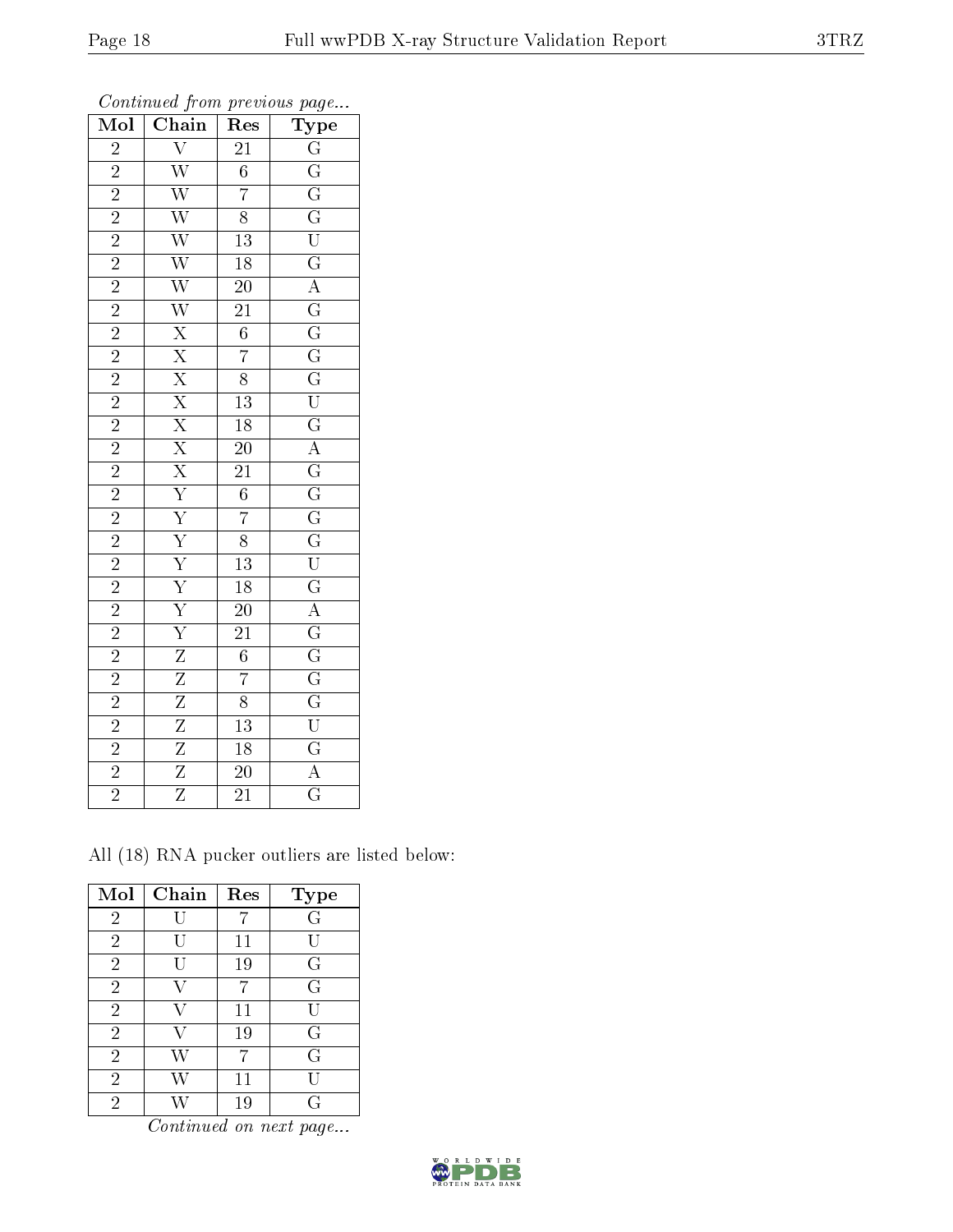| Mol            | Chain | Res | <b>Type</b>    |
|----------------|-------|-----|----------------|
| $\overline{2}$ | Χ     |     | G              |
| $\overline{2}$ | X     | 11  | U              |
| $\overline{2}$ | X     | 19  | G              |
| $\overline{2}$ | Y     | 7   | $\overline{G}$ |
| $\overline{2}$ | Y     | 11  |                |
| $\overline{2}$ | Y     | 19  | G              |
| $\overline{2}$ | Ζ     |     | $\overline{G}$ |
| $\overline{2}$ | Ζ     | 11  |                |
| $\overline{2}$ | Z     | 19  | G              |

#### 5.4 Non-standard residues in protein, DNA, RNA chains  $(i)$

There are no non-standard protein/DNA/RNA residues in this entry.

#### 5.5 Carbohydrates (i)

There are no carbohydrates in this entry.

#### 5.6 Ligand geometry (i)

Of 12 ligands modelled in this entry, 12 are monoatomic - leaving 0 for Mogul analysis.

There are no bond length outliers.

There are no bond angle outliers.

There are no chirality outliers.

There are no torsion outliers.

There are no ring outliers.

No monomer is involved in short contacts.

#### 5.7 [O](https://www.wwpdb.org/validation/2017/XrayValidationReportHelp#nonstandard_residues_and_ligands)ther polymers  $(i)$

There are no such residues in this entry.

#### 5.8 Polymer linkage issues  $(i)$

There are no chain breaks in this entry.

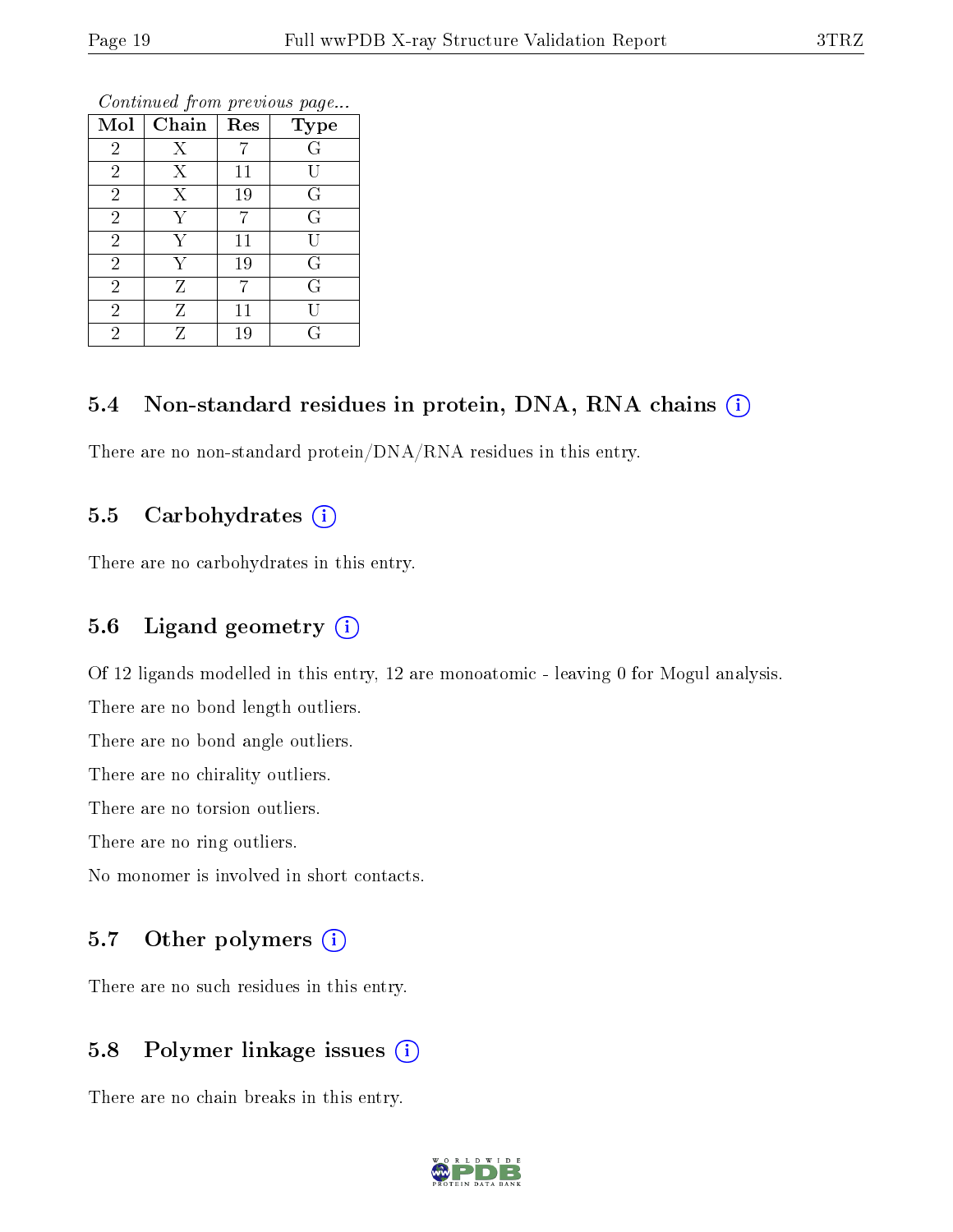## 6 Fit of model and data  $(i)$

### 6.1 Protein, DNA and RNA chains  $(i)$

In the following table, the column labelled  $#RSRZ> 2'$  contains the number (and percentage) of RSRZ outliers, followed by percent RSRZ outliers for the chain as percentile scores relative to all X-ray entries and entries of similar resolution. The OWAB column contains the minimum, median,  $95<sup>th</sup>$  percentile and maximum values of the occupancy-weighted average B-factor per residue. The column labelled ' $Q< 0.9$ ' lists the number of (and percentage) of residues with an average occupancy less than 0.9.

| Mol            | Chain         | Analysed         | $<$ RSRZ $>$ | $\#\text{RSRZ}{>}2$                                           | $OWAB(A^2)$      | Q<0.9          |
|----------------|---------------|------------------|--------------|---------------------------------------------------------------|------------------|----------------|
| $\mathbf 1$    | $\bf{A}$      | $130/148$ (87%)  | 0.53         | 4(3%)<br>49<br>44                                             | 39, 56, 91, 117  | $\overline{0}$ |
| $\mathbf 1$    | B             | $130/148$ (87\%) | 0.52         | 13<br>16<br>$9(6\%)$                                          | 39, 59, 95, 120  | $\theta$       |
| $\mathbf 1$    | $\mathcal{C}$ | $130/148$ (87%)  | 0.54         | 4(3%)<br>49<br>44                                             | 43, 61, 97, 130  | $\overline{0}$ |
| $\mathbf 1$    | D             | $130/148$ (87\%) | 0.48         | 6 $(4%)$<br>32<br>29                                          | 42, 60, 93, 120  | $\overline{0}$ |
| $\mathbf{1}$   | E             | $130/148$ (87\%) | 0.59         | 13<br>$16\,$<br>$9(6\%)$                                      | 45, 61, 97, 140  | $\theta$       |
| $\mathbf{1}$   | $\mathbf{F}$  | $130/148$ (87\%) | 0.49         | 7(5%)<br>25<br>22                                             | 46, 63, 98, 119  | $\overline{0}$ |
| $\overline{2}$ | $\mathbf{U}$  | 20/21(95%)       | 0.38         | $\vert$ 100 $\vert$<br>$0$   100                              | 52, 78, 118, 121 | $\overline{0}$ |
| 2              | V             | 20/21(95%)       | 0.34         | $1(5\%)$<br>25<br>28                                          | 65, 83, 114, 116 | $\theta$       |
| $\overline{2}$ | W             | 20/21(95%)       | 0.40         | 25<br>1(5%)<br>28                                             | 60, 82, 124, 124 | $\theta$       |
| $\overline{2}$ | X             | 20/21(95%)       | 0.32         | $1(5\%)$<br>28<br>25                                          | 74, 85, 116, 116 | $\overline{0}$ |
| $\overline{2}$ | Y             | 20/21(95%)       | 0.38         | $1(5\%)$<br>$28\,$<br>25                                      | 58, 84, 121, 125 | $\overline{0}$ |
| $\overline{2}$ | Z             | 20/21(95%)       | 0.45         | $\vert$ 100 $\vert$<br>$\vert$ 100 $\vert$<br>$\vert 0 \vert$ | 80, 88, 120, 120 | $\overline{0}$ |
| All            | All           | $900/1014(88\%)$ | 0.51         | 43 $(4%)$<br>30<br>27                                         | 39, 63, 101, 140 | $\overline{0}$ |

All (43) RSRZ outliers are listed below:

| Mol | Chain  | Res | <b>Type</b>          | $_{\rm RSRZ}$ |
|-----|--------|-----|----------------------|---------------|
| 1   | В      | 151 | GLU                  | 4.9           |
| 1   | $\Box$ | 151 | GLU                  | 3.7           |
| 1   | C      | 140 | TYR                  | 3.5           |
| 1   | Ð      | 140 | TYR                  | 3.4           |
| 1   | $\Box$ | 51  | MET                  | 3.2           |
| 1   | E      | 179 | <b>GLN</b>           | 3.2           |
| 1   | E      | 150 | <b>LYS</b>           | 3.0           |
| 1   | F      | 150 | <b>LYS</b>           | 2.9           |
| 1   | А      | 151 | $\operatorname{GLU}$ | 2.8           |
| 1   | E      | 151 | GLU                  | 2.8           |
| 1   | R      | 150 | <b>LYS</b>           | 2.8           |

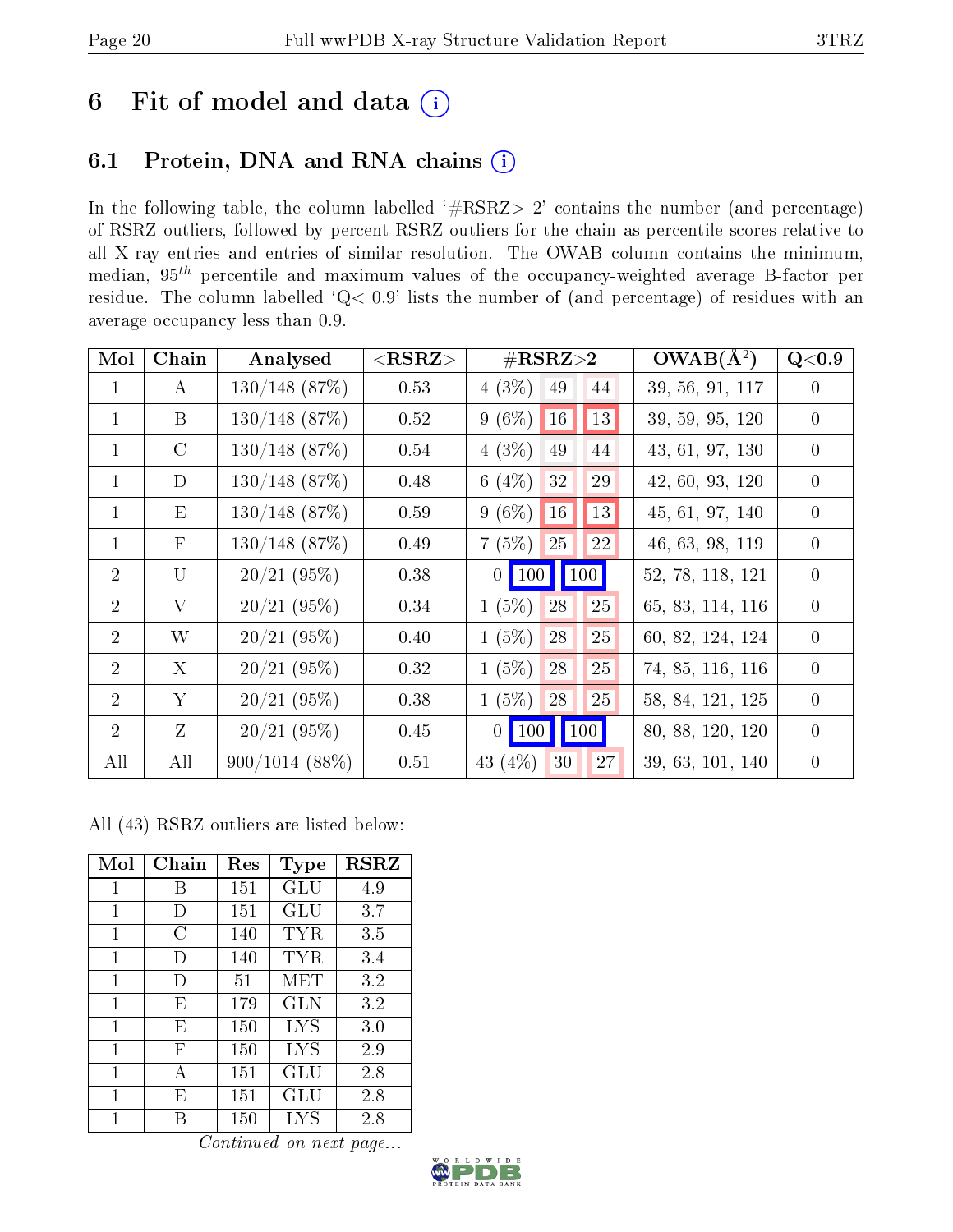| Mol            | Chain                   | Res               | Type                      | <b>RSRZ</b>      |  |
|----------------|-------------------------|-------------------|---------------------------|------------------|--|
| $\overline{1}$ | $\overline{A}$          | <b>TYR</b><br>140 |                           | 2.8              |  |
| $\mathbf{1}$   | $\overline{\mathrm{E}}$ | 137               | $\overline{\text{ASP}}$   | $\overline{2.7}$ |  |
| $\mathbf{1}$   | $\overline{\mathrm{B}}$ | 179               | $\overline{\text{GLN}}$   | $\overline{2.7}$ |  |
| $\overline{1}$ | B                       | 146               | $\overline{\text{ASP}}$   | $\overline{2.7}$ |  |
| $\overline{1}$ | $\overline{\mathrm{E}}$ | 140               | <b>TYR</b>                | $\overline{2.7}$ |  |
| $\overline{1}$ | $\overline{\mathrm{E}}$ | 146               | $\overline{\text{ASP}}$   | $\overline{2.7}$ |  |
| $\mathbf{1}$   | A                       | 150               | $\overline{\text{LYS}}$   | 2.7              |  |
| $\overline{1}$ | $\overline{\mathrm{B}}$ | 148               | $\overline{HIS}$          | $2.6\,$          |  |
| $\overline{1}$ | $\overline{\mathrm{F}}$ | $\overline{51}$   | $\overline{\text{MET}}$   | 2.6              |  |
| $\mathbf{1}$   | $\overline{\mathrm{F}}$ | 146               | $\overline{\text{ASP}}$   | $\overline{2.6}$ |  |
| $\mathbf{1}$   | $\overline{C}$          | 176               | LEU                       | 2.6              |  |
| $\overline{1}$ | $\overline{\mathrm{E}}$ | $\overline{162}$  | $\overline{\mathrm{HIS}}$ | $\overline{2.5}$ |  |
| $\overline{1}$ | $\overline{\rm C}$      | 146               | $\overline{\text{ASP}}$   | $\overline{2.5}$ |  |
| $\overline{1}$ | $\overline{\rm D}$      | $\overline{162}$  | $\overline{HIS}$          | $\overline{2.5}$ |  |
| $\overline{1}$ | $\overline{\mathrm{F}}$ | 149               | $\overline{\rm ALA}$      | 2.5              |  |
| $\overline{1}$ | $\overline{\mathrm{F}}$ | 145               | $\overline{\text{LEU}}$   | 2.4              |  |
| $\overline{1}$ | $\overline{\mathrm{B}}$ | 140               | <b>TYR</b>                | $\overline{2.4}$ |  |
| $\mathbf{1}$   | $\overline{\mathrm{F}}$ | 140               | <b>TYR</b>                | 2.4              |  |
| $\overline{2}$ | $\overline{\mathrm{X}}$ | $\overline{7}$    | $\overline{\mathrm{G}}$   | $2\overline{.3}$ |  |
| $\overline{1}$ | $\overline{\rm D}$      | 176               | <b>LEU</b>                | $\overline{2.3}$ |  |
| $\overline{1}$ | $\overline{\rm C}$      | 163               | PHE                       | $\overline{2.2}$ |  |
| $\overline{1}$ | $\overline{\mathrm{F}}$ | 151               | $\overline{\text{GLU}}$   | $\overline{2.2}$ |  |
| $\mathbf{1}$   | $\overline{\mathrm{E}}$ | 145               | LEU                       | $\overline{2.2}$ |  |
| $\overline{1}$ | $\overline{\mathrm{E}}$ | 148               | $\overline{\mathrm{HIS}}$ | $\overline{2.2}$ |  |
| $\overline{2}$ | $\overline{\text{W}}$   | $\overline{21}$   | $\overline{\mathrm{G}}$   | $\overline{2.1}$ |  |
| $\overline{1}$ | D                       | 53                | PHE                       | 2.1              |  |
| $\overline{1}$ | $\overline{\mathrm{B}}$ | $\overline{153}$  | $\overline{\text{LYS}}$   | $\overline{2.1}$ |  |
| $\mathbf{1}$   | B                       | 137               | $\overline{\text{ASP}}$   | <b>2.0</b>       |  |
| $\overline{1}$ | $\overline{\mathrm{B}}$ | 147               | $\overline{\mathrm{HIS}}$ | $2.0\,$          |  |
| $\mathbf{1}$   | $\overline{\rm A}$      | 146               | $\overline{\rm ASP}$      | 2.0              |  |
| $\overline{2}$ | $\overline{\rm{V}}$     | $\overline{21}$   | $\overline{\rm G}$        | $\overline{2.0}$ |  |
| $\overline{2}$ | $\overline{\rm Y}$      | $\overline{2}0$   | $\overline{\rm A}$        | $\overline{2.0}$ |  |

Continued from previous page...

#### 6.2 Non-standard residues in protein, DNA, RNA chains (i)

There are no non-standard protein/DNA/RNA residues in this entry.

#### 6.3 Carbohydrates (i)

There are no carbohydrates in this entry.